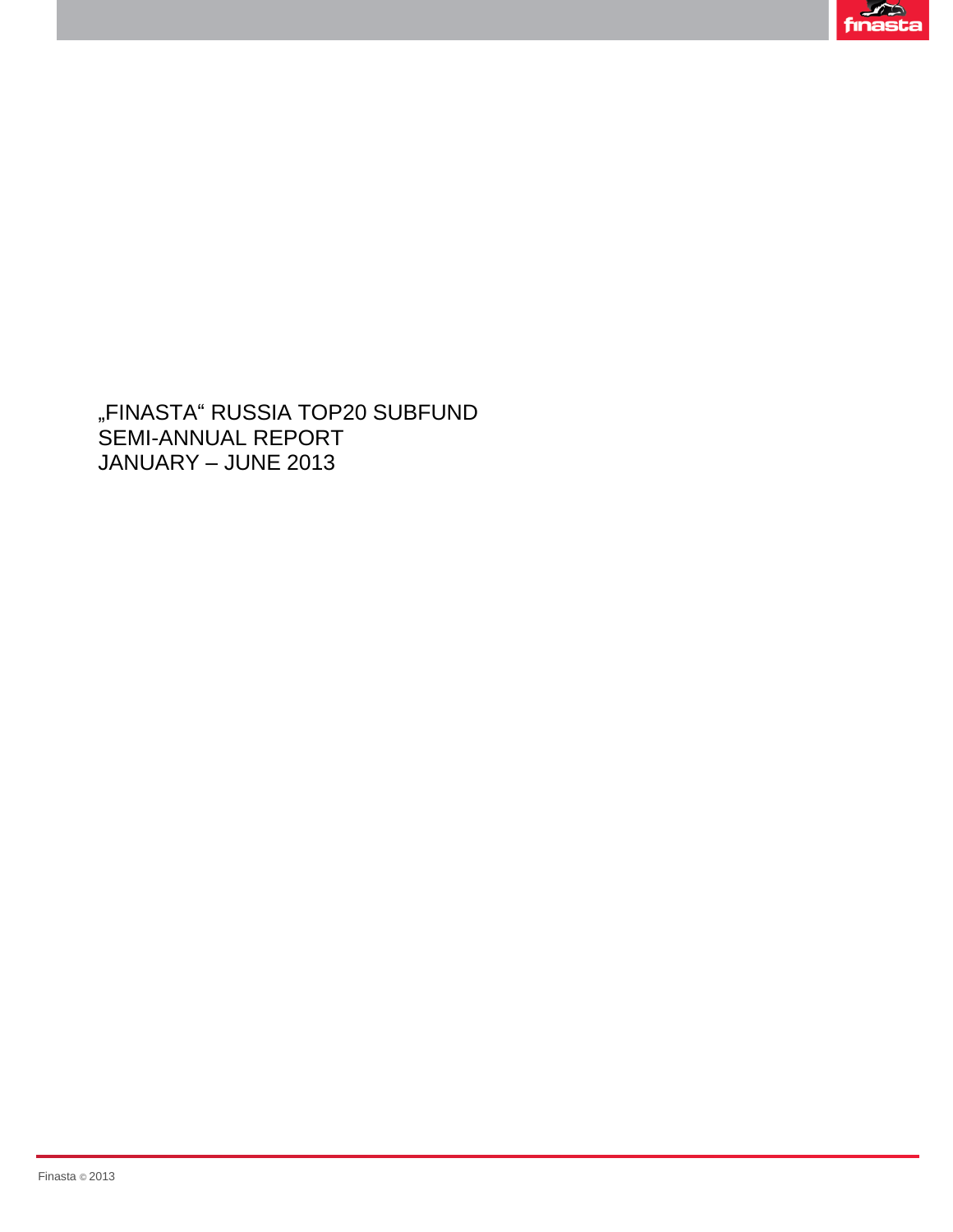

# **I. GENERAL INFORMATION**

1. Finasta Russia TOP20 Subfund (hereinafter – Subfund) information:

| Name                                                                                                     | Finasta Russia TOP20 Subfund |
|----------------------------------------------------------------------------------------------------------|------------------------------|
| Date of the Commission's agreement for<br>collective investment undertaking forming for<br>documentation | October 29, 2010             |

2. Reporting period covered by this report:

From 1 January, 2013 to 30 June, 2013.

3. Information on the Management Company:

| Name                                         | Finasta Asset Management UAB                           |
|----------------------------------------------|--------------------------------------------------------|
| Company code                                 | 126263073                                              |
| Registered office (address)                  | Maironio str. 11, Vilnius LT 01124                     |
| Phone number                                 | 1813                                                   |
| Fax number                                   | +370 5 203 22 44                                       |
| E-mail                                       | info@finasta.com                                       |
| Website                                      | www.finasta.com                                        |
| Activity license number                      | VIK-005                                                |
| Collective investment undertaking's manager, | Andrej Cyba, Director General, Member of the Board;    |
| other parties making investment decisions    | Arturs Miezis, IPAS Finasta Asset Management (LV);     |
|                                              | Vitalijus Šostak, Head of Fund Management Department,  |
|                                              | Member of the Board; Tomas Krakauskas, Deputy Director |
|                                              | General, Head of Portfolio Management Department.      |

4. Information on the depository:

| Name                        | SEB bankas AB                      |
|-----------------------------|------------------------------------|
| Company code                | 112021238                          |
| Registered office (address) | Gedimino ave. 12, Vilnius LT 01103 |
| Phone number                | +370 5 268 28 00                   |
| Fax number                  | +370 5 268 23 33                   |

### **II. NUMBER AND VALUE OF NET ASSETS, INVESTMENT ITEMS OR SHARES**

5. Number and value of net assets (hereinafter NA) and investment items (shares):

|                                                       | At the beginning of<br>the reporting period | At the end of the<br>reporting period | Year before,<br>30 June, 2012 | Two years before<br>30 June, 2011 |
|-------------------------------------------------------|---------------------------------------------|---------------------------------------|-------------------------------|-----------------------------------|
| Net assets value (NAV), LTL                           | 16.544.443.5363                             | 11.160.517,1558                       | 13.461.326.6382               | 19.127.590.4228                   |
| Investment item (share) value,<br>LTL                 | 87.4165                                     | 79.0125                               | 79.9793                       | 94.9646                           |
| Number of investment items<br>(shares) in circulation | 189.260,0383                                | 141.249,9193                          | 168.310,0783                  | 201.418,0624                      |

6. Number and total conversion amount of the distributed and redeemed investment items or shares during the reporting period:

|                                                               | Number of investment items | Value, LTL   |
|---------------------------------------------------------------|----------------------------|--------------|
| Distributed (converting monetary funds into investment items) | 14.653.8662                | .275.849.65  |
| Redeemed (converting investment items into monetary funds)    | 62.663.9852                | 5.359.262.97 |

# **III. EXPENSE AND TURNOVER INDICES OF COLLECTIVE INVESTMENT UNDERTAKING**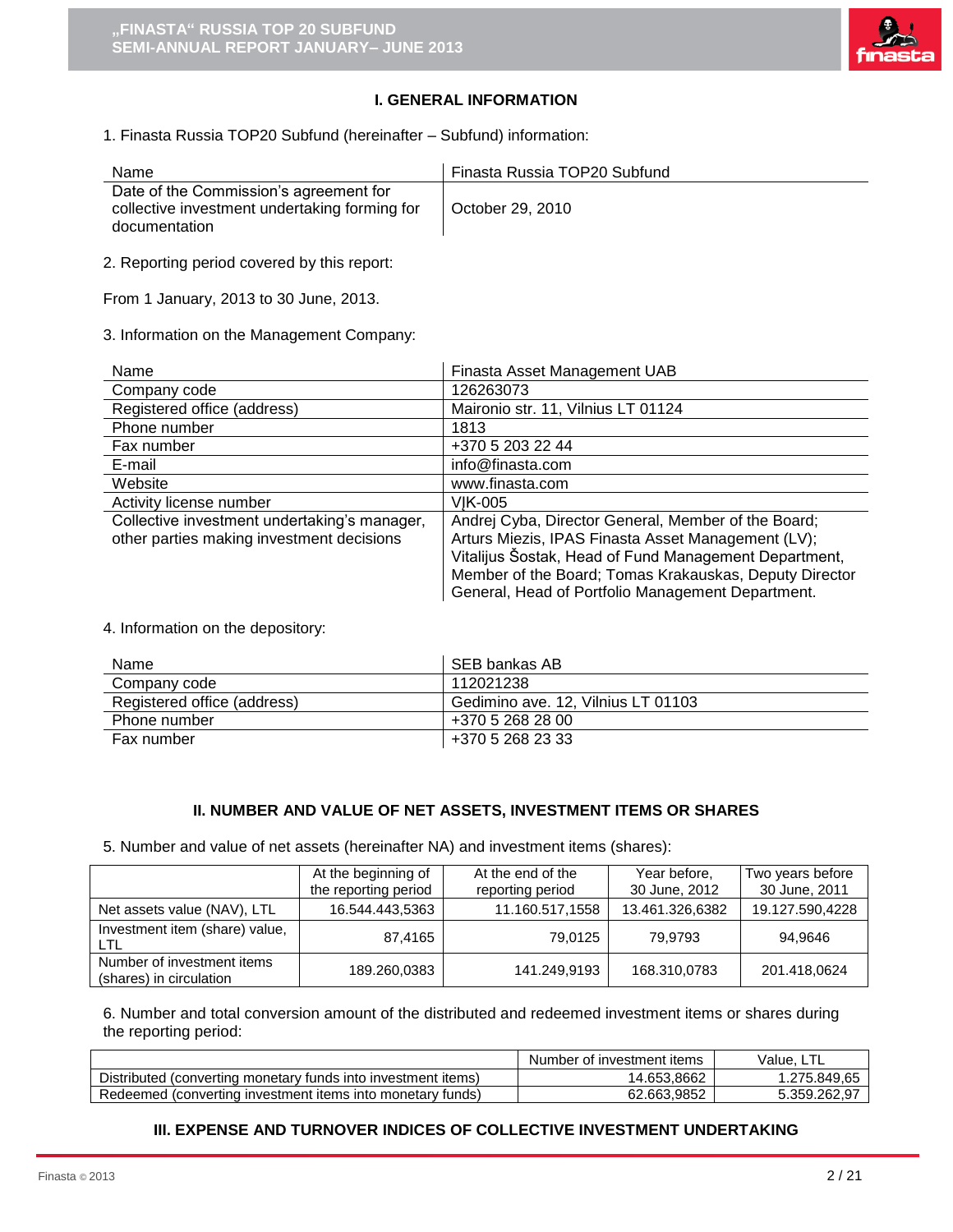

### 7. Deductions from the collective investment undertaking assets:

|                                       | Fee ratio                                                                                 |                                                                       |                                                               |                                                                      |  |
|---------------------------------------|-------------------------------------------------------------------------------------------|-----------------------------------------------------------------------|---------------------------------------------------------------|----------------------------------------------------------------------|--|
| Deductions                            | Applied during the<br>Maximum as specified in<br>foundation documents<br>reporting period |                                                                       | Fee amount<br>calculated over<br>the reporting<br>period, LTL | % of the average<br>net assets value<br>over the<br>reporting period |  |
| Management fee                        |                                                                                           |                                                                       |                                                               |                                                                      |  |
| Fixed fee                             | 1.5% of the average annual<br>NAV of the Subfund                                          | 1.5% of the average<br>annual NAV of the<br>Subfund                   | 105.796,14                                                    | 0,74                                                                 |  |
| Success fee                           | 15% of Subfund NAV<br>growth                                                              | 15% of Subfund NAV<br>growth                                          |                                                               |                                                                      |  |
| For the depository                    | Not exceeding 0,5% of the<br>average annual NAV                                           | Not exceeding 0,5% of<br>the average annual NA<br>value               | 24.251.64                                                     | 0,17                                                                 |  |
| Transactions' expenses                | Not exceeding 1% of the<br>value of transactions<br>executed                              | Not exceeding 1% of the<br>value of transactions<br>executed          | 36.136,00                                                     | 0,25                                                                 |  |
| Other expenses<br>(distribution fee)  | 2% of the Subfund<br>instrument value                                                     | 2% of the Subfund<br>instrument value                                 | 6.254,94                                                      | 0,04                                                                 |  |
| Other expenses (change<br>fee)        | 0.25% of the changed<br>Subfund instruments value                                         | 0.25% of the changed<br>Subfund instruments<br>value                  | 1.826,39                                                      | 0,01                                                                 |  |
| For audit                             | Total amount of<br>remuneration for the audit                                             | Total amount of<br>remuneration for the                               | 6.252,66                                                      | 0,04                                                                 |  |
| Other expenses (third<br>parties fee) | company and financial<br>entities cannot exceed 1%                                        | audit company and<br>financial entities cannot<br>exceed 1% of the    | 28.103,58                                                     | 0,20                                                                 |  |
| Other expenses (bank<br>services)     | of the average annual NAV<br>of the Fund                                                  | average annual NAV of<br>the Fund                                     | 3.710,51                                                      | 0,03                                                                 |  |
| Other expenses (legal<br>expenses)    | Not exceeding 1% of the<br>average annual NAV of the<br>Umbrella Fund                     | Not exceeding 1% of the<br>average annual NAV of<br>the Umbrella Fund |                                                               |                                                                      |  |
| Total amount of expenditure           |                                                                                           |                                                                       |                                                               | 212.331,86                                                           |  |

### 8. Intermediary fee:

| Intermediary name | Description of services<br>provided                                | Remuneration<br>for services.<br>LTL | Remuneration<br>for services.<br>LTL | Intermediary's connection<br>with the Management<br>Company                                                              |
|-------------------|--------------------------------------------------------------------|--------------------------------------|--------------------------------------|--------------------------------------------------------------------------------------------------------------------------|
| Finasta bank AB   | Commission fee for<br>intermediation in securities<br>transactions | 36.136.00                            | 48.891.90                            | The supervisory person of<br>the Management Company<br>and the intermediary<br>supervisory person is one<br>and the same |
| Total             | ***                                                                | 36.136,00                            | 48.891.90                            | $***$                                                                                                                    |

9. Information about all existing agreements on sharing of fees and hidden commissions:

The Management Company did not conclude any formal or informal agreements on fee sharing during the reporting period. No hidden commission fees were charged to the Subfund.

10. An example that illustrates the influence of deductions on the final return of investment that falls on the investor:

Information is provided in the annual report.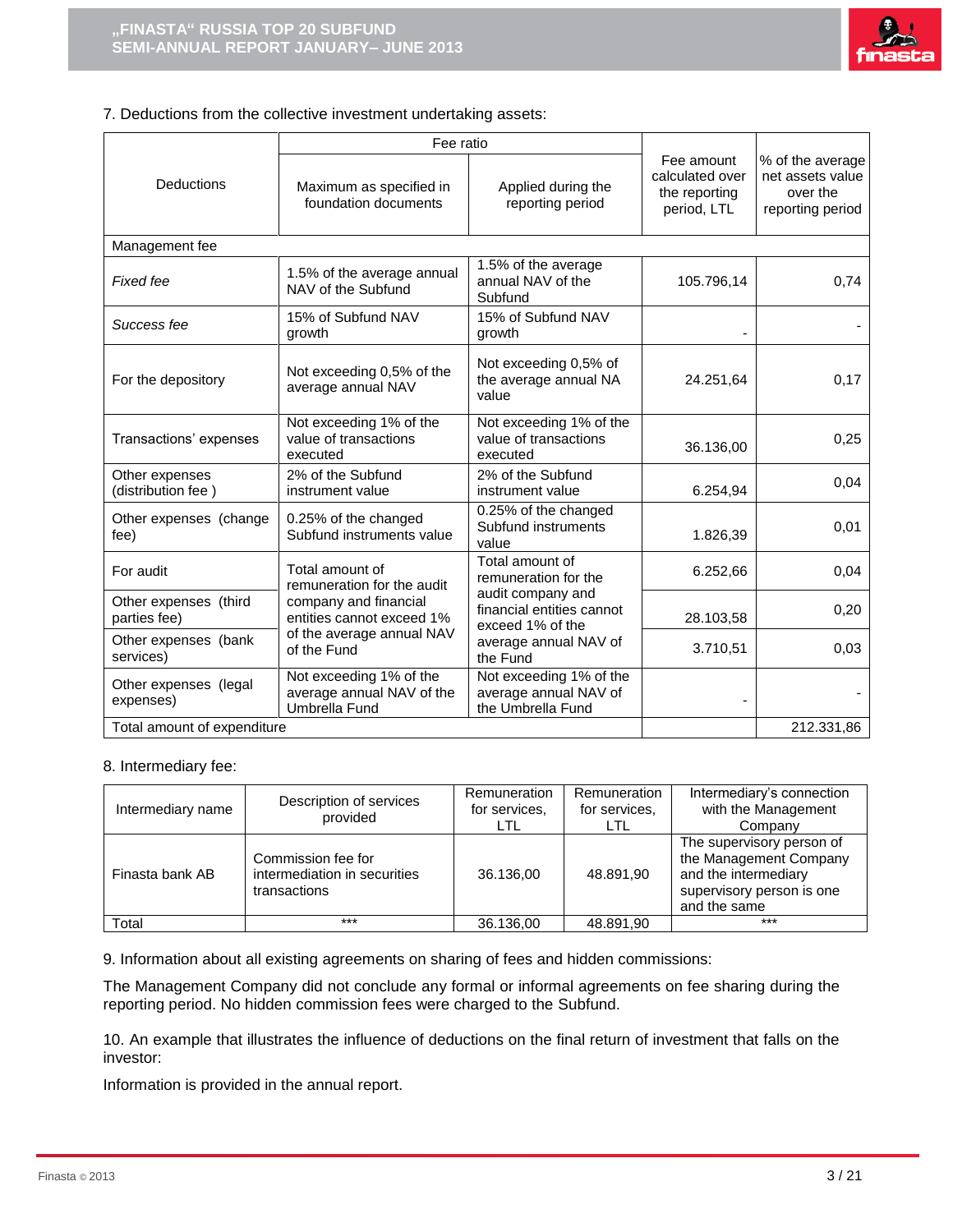

# **IV. INFORMATION ABOUT PORTFOLIO OF INVESTMENT INSTRUMENTS OF COLLECTIVE INVESTMENT UNDERTAKING**

11. Composition of the investment instruments portfolio at the end of the reporting period:

| Issuer name                                                                 | Co<br>untr<br>У | <b>ISIN Code</b> | Quantity, units | Total nominal<br>value | Total<br>acquisition<br>value | <b>Total market</b><br>value | Market, according to<br>which data the market<br>value has been<br>established (website) | Vote<br>share of<br>the<br>issuer, % | Share<br>of NA,<br>% |  |  |
|-----------------------------------------------------------------------------|-----------------|------------------|-----------------|------------------------|-------------------------------|------------------------------|------------------------------------------------------------------------------------------|--------------------------------------|----------------------|--|--|
| Equity securities listed in the Official or corresponding trading list      |                 |                  |                 |                        |                               |                              |                                                                                          |                                      |                      |  |  |
|                                                                             |                 |                  |                 |                        |                               |                              |                                                                                          |                                      |                      |  |  |
| Total:                                                                      |                 |                  |                 |                        |                               |                              |                                                                                          |                                      |                      |  |  |
| Equity securities listed in the Supplementary or corresponding trading list |                 |                  |                 |                        |                               |                              |                                                                                          |                                      |                      |  |  |
|                                                                             |                 |                  |                 |                        |                               |                              |                                                                                          |                                      |                      |  |  |
| Total:<br>Equity securities traded in other regulated markets               |                 |                  |                 |                        |                               |                              |                                                                                          |                                      |                      |  |  |
| Veropharm                                                                   | <b>RU</b>       | RU000A0JL475     | 7.945,00        | 640,04                 | 241.420,60                    | 131.423,64                   | www.misex.ru                                                                             | 0,0795                               | 4,0659               |  |  |
| Acron JSC                                                                   | <b>RU</b>       | RU0009028674     | 4.200,00        | 1.691,74               | 127.620,36                    | 121.988,00                   | www.misex.ru                                                                             | 0.0104                               | 3,774                |  |  |
| Sberbank                                                                    | <b>RU</b>       | RU0009029540     | 82.000,00       | 651.801,60             | 207.303,63                    | 175.560,51                   | www.rts.ru                                                                               | 0,0004                               | 5,4314               |  |  |
| M Video                                                                     | <b>RU</b>       | RU000A0JPGA0     | 35.134,00       | 28.303,60              | 215.688,11                    | 194.960,15                   | www.misex.ru                                                                             | 0,0195                               | 6,0316               |  |  |
| Kazmunaigas GDR                                                             | KZ              | US48666V2043     | 8.771,00        | 0,00                   | 129.353,24                    | 101.633,02                   | www.kmgep.kz                                                                             | 0,0021                               | 3,1443               |  |  |
| Lukoil GDR                                                                  | <b>RU</b>       | US6778621044     | 3.550,00        | 235,15                 | 168.312,93                    | 156.368,41                   | www.rts.ru                                                                               | 0,0004                               | 4,8377               |  |  |
| Gazprom GDR                                                                 | <b>RU</b>       | US3682872078     | 28.643,00       | 1.517.849,86           | 210.401,35                    | 144.628,26                   | www.rts.ru                                                                               | 0,0002                               | 4,4745               |  |  |
| Avangardco Investments<br>Public Ltd. - GDR                                 | UA              | US05349V2097     | 23.333,00       | 0,00                   | 230.505,13                    | 157.028,67                   | www.lse.co.uk                                                                            | 0,0365                               | 4,8581               |  |  |
| Surgutneftegas - GDR                                                        | <b>RU</b>       | US8688612048     | 16.800,00       | 0,00                   | 110.984,07                    | 101.072,76                   | www.lse.co.uk                                                                            | 0.0005                               | 3,127                |  |  |
| Sberbank ADR                                                                | <b>RU</b>       | US80585Y3080     | 9.500,00        | 75.513,60              | 84.563,61                     | 83.034,03                    | www.lse.co.uk                                                                            | 0,0002                               | 2,5689               |  |  |
| <b>Federal Grid Co</b>                                                      | <b>RU</b>       | RU000A0JPNN9     | 24.500.000,00   | 986.847,75             | 177.368,94                    | 58.075,53                    | www.micex.com                                                                            | 0,0019                               | 1,7967               |  |  |
| MMC Norilsk Nickel ADR                                                      | <b>RU</b>       | US46626D1081     | 7.800,00        | 20.666,88              | 101.459,22                    | 86.251,64                    | www.lse.co.uk                                                                            | 0,0004                               | 2,6684               |  |  |
| <b>Pharmstandard GDR</b>                                                    | <b>RU</b>       | US7171402065     | 7.011,00        | 18.576,35              | 83.118,64                     | 112.282,27                   | www.lse.co.uk                                                                            | 0,0046                               | 3,4737               |  |  |
| AK Transneft OAO                                                            | <b>RU</b>       | RU0009091573     | 67,00           | 5,40                   | 98.392,89                     | 113.431,94                   | www.micex.com                                                                            | 0.0043                               | 3,5093               |  |  |
| Volga Gas PLC                                                               | <b>RU</b>       | GB00B1VN4809     | 122.424,00      | 4.973,11               | 133.080,11                    | 122.426,44                   | www.lse.co.uk                                                                            | 0,1511                               | 3,7876               |  |  |
| Sistema JSFC                                                                | <b>RU</b>       | US48122U2042     | 10.000,00       | 47.692,80              | 149.909,95                    | 151.556,96                   | www.rts.ru                                                                               | 0,0021                               | 4,6888               |  |  |
| Tatneft - Sponsored ADR                                                     | <b>RU</b>       | US6708312052     | 5.000,00        | 13.248,00              | 142.404,69                    | 139.394,03                   | www.lse.co.uk                                                                            | 0,0014                               | 4,3125               |  |  |
| AFI Development PLC -<br><b>GDR</b>                                         | <b>RU</b>       | US00106J2006     | 367.926,00      | 974,86                 | 153.116,27                    | 175.614,20                   | www.lse.co.uk                                                                            | 0,0702                               | 5,4331               |  |  |
| Zhaikmunai GDR                                                              | KZ              | US98952U2042     | 17.500,00       | 46.368,00              | 144.637,01                    | 147.720,07                   | www.lse.co.uk                                                                            | $\Omega$                             | 4,5701               |  |  |
| Protek                                                                      | <b>RU</b>       | RU000A0JQU47     | 250.000,00      | 2.013,98               | 165.391,68                    | 229.635,37                   | www.misex.ru                                                                             | 0,0474                               | 7,1044               |  |  |
| Bank of St. Peterburg<br>preferred shares                                   | <b>RU</b>       | RU000A0JTWZ6     | 125.000,00      | 10.069,88              | 122.116,50                    | 115.488,45                   | www.misex.ru                                                                             | 0,1465                               | 3,5729               |  |  |
| Severstal GDR                                                               | <b>RU</b>       | US8181503025     | 18.500,00       | 490,18                 | 117.562,67                    | 90.431,54                    | www.lse.co.uk                                                                            | 0,0022                               | 2,7977               |  |  |
| <b>Globaltrans GDR</b>                                                      | <b>RU</b>       | US37949E2046     | 9.062,00        | 2.401,07               | 98.291,50                     | 95.547,55                    | www.lse.co.uk                                                                            | 0,0051                               | 2,956                |  |  |
| Bank St Petersburg<br>OJSC                                                  | <b>RU</b>       | RU0009100945     | 133.180,00      | 10.728,85              | 126.614,22                    | 124.257,83                   | www.micex.com                                                                            | 0,0443                               | 3,8442               |  |  |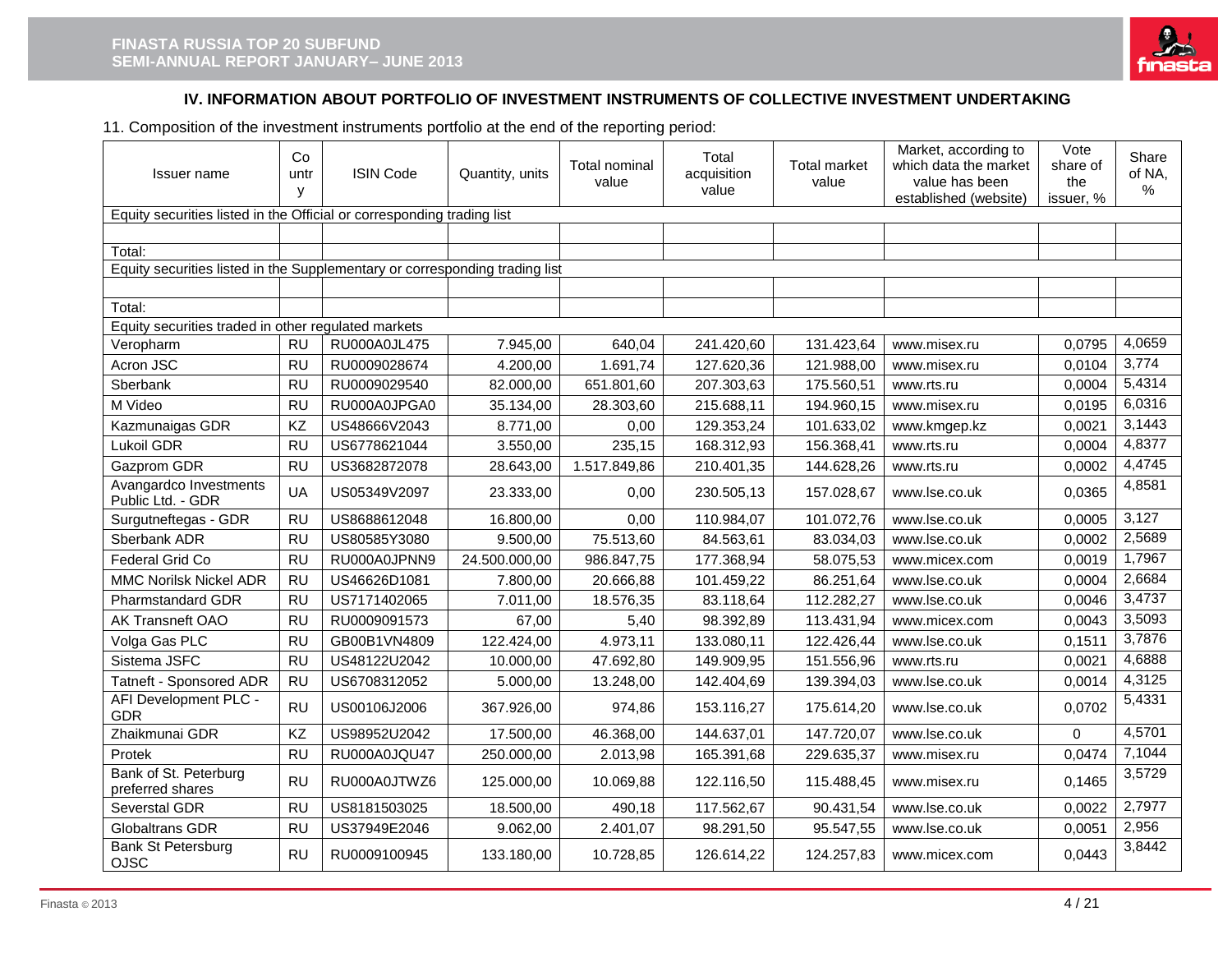#### **FINASTA RUSSIA TOP 20 SUBFUND SEMI-ANNUAL REPORT JANUARY– JUNE 2013**



| Total:                                                                                                                                                                                                                                                                                                                                                                                                                                                                                                                                                                                             |         |         |                    | 25.843.346,00      |                    |                           |          | 3.702.841,82                  |                              | 3.129.811,27             |                                                                                          |                                    |                         |                      |
|----------------------------------------------------------------------------------------------------------------------------------------------------------------------------------------------------------------------------------------------------------------------------------------------------------------------------------------------------------------------------------------------------------------------------------------------------------------------------------------------------------------------------------------------------------------------------------------------------|---------|---------|--------------------|--------------------|--------------------|---------------------------|----------|-------------------------------|------------------------------|--------------------------|------------------------------------------------------------------------------------------|------------------------------------|-------------------------|----------------------|
| Issued new equity securities                                                                                                                                                                                                                                                                                                                                                                                                                                                                                                                                                                       |         |         |                    |                    |                    |                           |          |                               |                              |                          |                                                                                          |                                    |                         |                      |
|                                                                                                                                                                                                                                                                                                                                                                                                                                                                                                                                                                                                    |         |         |                    |                    |                    |                           |          |                               |                              |                          |                                                                                          |                                    |                         |                      |
| Total:                                                                                                                                                                                                                                                                                                                                                                                                                                                                                                                                                                                             |         |         |                    |                    |                    |                           |          |                               |                              |                          |                                                                                          |                                    |                         |                      |
| Total of equity securities:                                                                                                                                                                                                                                                                                                                                                                                                                                                                                                                                                                        |         |         |                    | 25.843.346         |                    |                           |          | 3.702.841,82                  |                              | 3.129.811,27             |                                                                                          |                                    |                         |                      |
| <b>Issuer</b> name<br>Non-equity securities listed in the Official or corresponding trading list                                                                                                                                                                                                                                                                                                                                                                                                                                                                                                   |         | Country | <b>ISIN Code</b>   |                    | Quantity,<br>units | Total<br>nominal<br>value |          | Total<br>acquisition<br>value |                              | Total<br>market<br>value | Interest rate                                                                            | Redemption /<br>conversion<br>date |                         | Share of<br>NA, %    |
|                                                                                                                                                                                                                                                                                                                                                                                                                                                                                                                                                                                                    |         |         |                    |                    |                    |                           |          |                               |                              |                          |                                                                                          |                                    |                         |                      |
| Total:<br>Non-equity securities listed in the Supplementary or corresponding trading list                                                                                                                                                                                                                                                                                                                                                                                                                                                                                                          |         |         |                    |                    |                    |                           |          |                               |                              |                          |                                                                                          |                                    |                         |                      |
| Total:                                                                                                                                                                                                                                                                                                                                                                                                                                                                                                                                                                                             |         |         |                    |                    |                    |                           |          |                               |                              |                          |                                                                                          |                                    |                         |                      |
| Non-equity securities traded in other regulated markets                                                                                                                                                                                                                                                                                                                                                                                                                                                                                                                                            |         |         |                    |                    |                    |                           |          |                               |                              |                          |                                                                                          |                                    |                         |                      |
| Total:                                                                                                                                                                                                                                                                                                                                                                                                                                                                                                                                                                                             |         |         |                    |                    |                    |                           |          |                               |                              |                          |                                                                                          |                                    |                         |                      |
| Issued new non-equity securities                                                                                                                                                                                                                                                                                                                                                                                                                                                                                                                                                                   |         |         |                    |                    |                    |                           |          |                               |                              |                          |                                                                                          |                                    |                         |                      |
|                                                                                                                                                                                                                                                                                                                                                                                                                                                                                                                                                                                                    |         |         |                    |                    |                    |                           |          |                               |                              |                          |                                                                                          |                                    |                         |                      |
| Total:                                                                                                                                                                                                                                                                                                                                                                                                                                                                                                                                                                                             |         |         |                    |                    |                    |                           |          |                               |                              |                          |                                                                                          |                                    |                         |                      |
| Total of non-equity securities:                                                                                                                                                                                                                                                                                                                                                                                                                                                                                                                                                                    |         |         |                    |                    |                    |                           |          |                               |                              |                          |                                                                                          |                                    |                         |                      |
|                                                                                                                                                                                                                                                                                                                                                                                                                                                                                                                                                                                                    |         |         |                    |                    |                    |                           |          |                               |                              |                          |                                                                                          |                                    |                         |                      |
| CIU name                                                                                                                                                                                                                                                                                                                                                                                                                                                                                                                                                                                           | Country |         | <b>ISIN Code</b>   | Quantity,<br>units |                    | Manager                   |          | Total<br>acquisition<br>value |                              | Total<br>market<br>value | Market, according to<br>which data the market<br>value has been<br>established (website) |                                    | CIU<br>type*            | Percentage<br>NA, %  |
| CIU items (shares) following requirements of Article 61 (1) of the Law on Collective Investment Undertakings                                                                                                                                                                                                                                                                                                                                                                                                                                                                                       |         |         |                    |                    |                    |                           |          |                               |                              |                          |                                                                                          |                                    |                         |                      |
|                                                                                                                                                                                                                                                                                                                                                                                                                                                                                                                                                                                                    |         |         |                    |                    |                    |                           |          |                               |                              |                          |                                                                                          |                                    |                         |                      |
| Total:                                                                                                                                                                                                                                                                                                                                                                                                                                                                                                                                                                                             |         |         |                    |                    |                    |                           |          |                               |                              |                          |                                                                                          |                                    |                         |                      |
| Items (shares) of other collective investment undertakings                                                                                                                                                                                                                                                                                                                                                                                                                                                                                                                                         |         |         |                    |                    |                    |                           |          |                               |                              |                          |                                                                                          |                                    |                         |                      |
|                                                                                                                                                                                                                                                                                                                                                                                                                                                                                                                                                                                                    |         |         |                    |                    |                    |                           |          |                               |                              |                          |                                                                                          |                                    |                         |                      |
| Total:                                                                                                                                                                                                                                                                                                                                                                                                                                                                                                                                                                                             |         |         |                    |                    |                    |                           |          |                               |                              |                          |                                                                                          |                                    |                         |                      |
| Total CIU items (shares):<br>*CIU 1 - CIU, which investment strategy intends to invest up to 100 percent of net assets into non-equity securities;<br>CIU 2 - CIU, which investment strategy intends to invest into mixed (balanced) investments;<br>CIU 3 - CIU, which investment strategy intends to invest up to 100 percent of net assets into equity securities;<br>CIU 4 - CIU, which investment strategy intends to invest up to 100 percent of net assets into money market instruments;<br>CIU 5 - other CIU (alternative investment, private capital, real estate, raw materials, etc.). |         |         |                    |                    |                    |                           |          |                               |                              |                          |                                                                                          |                                    |                         |                      |
| Issuer name                                                                                                                                                                                                                                                                                                                                                                                                                                                                                                                                                                                        | Country |         | Instrument<br>name |                    | Quantity,<br>units |                           | Currency |                               | <b>Total market</b><br>value |                          | Interest rate                                                                            |                                    | <b>Termination date</b> | Share<br>of NA,<br>℅ |
| Money market instruments traded in regulated markets                                                                                                                                                                                                                                                                                                                                                                                                                                                                                                                                               |         |         |                    |                    |                    |                           |          |                               |                              |                          |                                                                                          |                                    |                         |                      |
| Total:                                                                                                                                                                                                                                                                                                                                                                                                                                                                                                                                                                                             |         |         |                    |                    |                    |                           |          |                               |                              |                          |                                                                                          |                                    |                         |                      |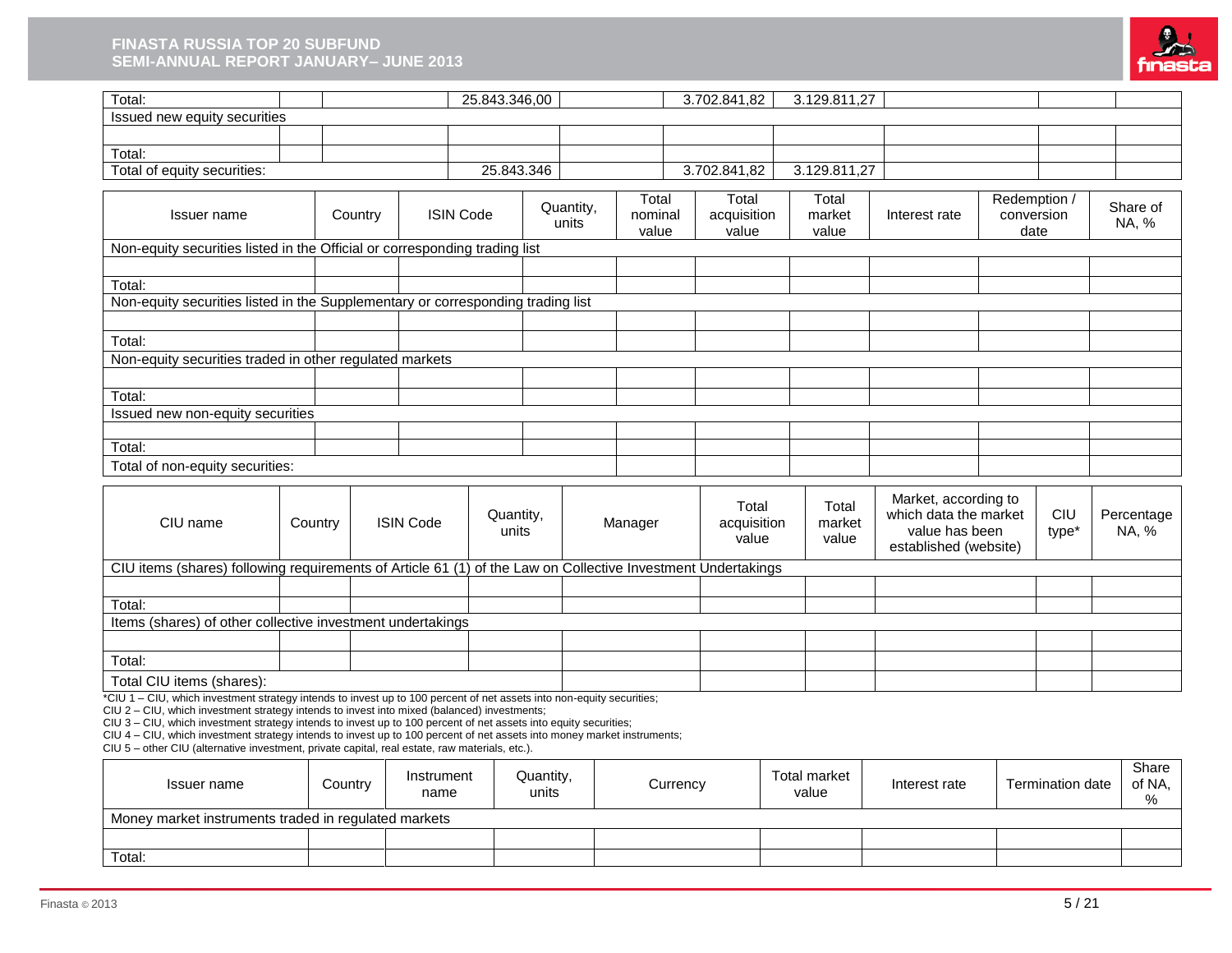#### **FINASTA RUSSIA TOP 20 SUBFUND SEMI-ANNUAL REPORT JANUARY– JUNE 2013**



| Other instruments of money market                                                                |                                    |         |            |                                     |                    |                              |                    |                      |                          |                          |  |                               |  |                         |
|--------------------------------------------------------------------------------------------------|------------------------------------|---------|------------|-------------------------------------|--------------------|------------------------------|--------------------|----------------------|--------------------------|--------------------------|--|-------------------------------|--|-------------------------|
|                                                                                                  |                                    |         |            |                                     |                    |                              |                    |                      |                          |                          |  |                               |  |                         |
| Total:                                                                                           |                                    |         |            |                                     |                    |                              |                    |                      |                          |                          |  |                               |  |                         |
| Total of money market instruments:                                                               |                                    |         |            |                                     |                    |                              |                    |                      |                          |                          |  |                               |  |                         |
|                                                                                                  |                                    |         |            |                                     |                    |                              |                    |                      |                          |                          |  |                               |  |                         |
|                                                                                                  | Credit institution name<br>Country |         | Currency   |                                     |                    | <b>Total market</b><br>value |                    |                      | Interest rate            |                          |  | Termination of<br>the deposit |  | Share of NA,<br>%       |
| Deposits in credit institutions                                                                  |                                    |         |            |                                     |                    |                              |                    |                      |                          |                          |  | period                        |  |                         |
| Total of deposits in credit institutions:                                                        |                                    |         |            |                                     |                    |                              |                    |                      |                          |                          |  |                               |  |                         |
|                                                                                                  |                                    |         |            |                                     |                    |                              |                    |                      |                          |                          |  |                               |  |                         |
| Instrument name                                                                                  | <b>Issuer</b>                      | Country |            | Other part<br>of the<br>transaction | Currency           | Investment<br>transaction    |                    | Transaction<br>value | Total<br>market<br>value | Market name<br>(website) |  | Termination<br>date           |  | Share<br>of NA,<br>$\%$ |
| Derivative financial instruments traded in regulated markets                                     |                                    |         |            |                                     |                    |                              |                    |                      |                          |                          |  |                               |  |                         |
|                                                                                                  |                                    |         |            |                                     |                    |                              |                    |                      |                          |                          |  |                               |  |                         |
| Total:<br>Other derivative financial instruments                                                 |                                    |         |            |                                     |                    |                              |                    |                      |                          |                          |  |                               |  |                         |
|                                                                                                  |                                    |         |            |                                     |                    |                              |                    |                      |                          |                          |  |                               |  |                         |
| Total:                                                                                           |                                    |         |            |                                     |                    |                              |                    |                      |                          |                          |  |                               |  |                         |
| Total of derivative financial instruments:                                                       |                                    |         |            |                                     |                    |                              |                    |                      |                          |                          |  |                               |  |                         |
|                                                                                                  |                                    |         |            |                                     |                    |                              |                    |                      |                          |                          |  |                               |  |                         |
| Bank name                                                                                        |                                    |         | Currency   |                                     | Total market value |                              |                    |                      | Interest rate            |                          |  | Share of NA, %                |  |                         |
| Money<br>AB SEB Bankas_EUR                                                                       |                                    |         | <b>EUR</b> |                                     |                    | 394.572,70                   |                    |                      |                          | 0,00                     |  |                               |  | 12,207                  |
| AB SEB Bankas_USD                                                                                |                                    |         | <b>USD</b> |                                     |                    | 13.352,36                    |                    |                      |                          | 0,00                     |  |                               |  | 0,413                   |
| AB SEB Bankas_RUB                                                                                |                                    |         | <b>RUB</b> |                                     |                    | 4.425,10                     |                    |                      |                          | 0,00                     |  |                               |  | 0,137                   |
| AB SEB Bankas_GBP                                                                                |                                    |         | <b>GBP</b> |                                     |                    | 61.474,98                    |                    |                      |                          | 0.00                     |  |                               |  | 1,902                   |
| AB SEB Bankas LTL                                                                                |                                    |         | LTL        |                                     |                    | 2,89                         |                    |                      |                          | 0.00                     |  |                               |  | 0,000                   |
| Total amount of money:                                                                           |                                    |         |            |                                     |                    | 473.828,03                   |                    |                      |                          |                          |  |                               |  |                         |
|                                                                                                  |                                    |         |            |                                     |                    |                              |                    |                      |                          |                          |  |                               |  |                         |
| Name                                                                                             |                                    |         |            | Short description                   |                    |                              | <b>Total value</b> |                      |                          | Purpose                  |  |                               |  | Share of NA, %          |
| Other instruments not described in the Law on Collective Investment Undertakings, Article 57 (1) |                                    |         |            |                                     |                    |                              |                    |                      |                          |                          |  |                               |  |                         |
| Accounts receivable                                                                              |                                    |         |            |                                     |                    |                              |                    | 14.681,88            |                          |                          |  |                               |  | 0,454                   |

Accounts payable (386.012,00) (386.012,00) (386.012,00)

Total: (371.330,11)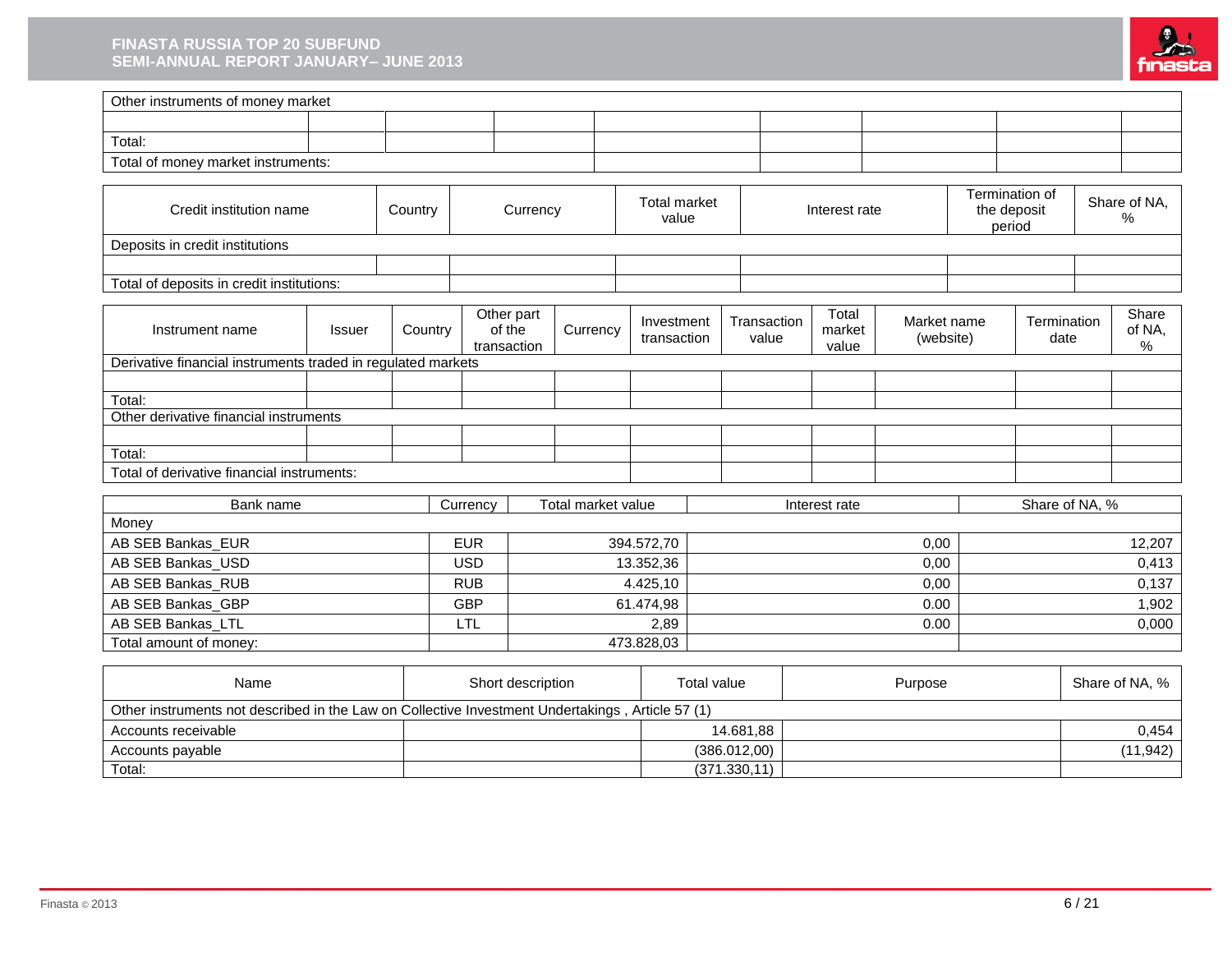

# 12. Allocation of investment assets according to criteria corresponding with the investment strategy:

### According to investment objects

| Allocation of investment assets  | Market value  | Share of<br>assets, %    | Market value at<br>the start of the<br>reporting period | Share of assets at<br>the start of the<br>reporting period, % |
|----------------------------------|---------------|--------------------------|---------------------------------------------------------|---------------------------------------------------------------|
| <b>Shares</b>                    | 10.806.612,35 | 96,83                    | 16.098.259,53                                           | 97,30                                                         |
| Government debt securities       |               |                          |                                                         |                                                               |
| Corporate debt securities        |               | -                        |                                                         |                                                               |
| Collective investment instrument |               | $\overline{\phantom{0}}$ |                                                         |                                                               |
| Money market instruments         |               | -                        |                                                         |                                                               |
| <b>Deposits</b>                  |               | ۰                        |                                                         |                                                               |
| Derivative financial instruments |               | ۰                        |                                                         |                                                               |
| Money in credit institutions     | 1.636.033,42  | 14,66                    | 462.424,08                                              | 2,80                                                          |
| Other instruments                |               |                          |                                                         |                                                               |
| Total:                           | 12.442.645,78 | 111.49                   | 16.560.683,61                                           | 100.10                                                        |

### By sector

| Investment allocation                   | Market value  | Share of<br>assets, % | Market value at<br>the start of the<br>reporting period | Share of assets at<br>the start of the<br>reporting period, % |
|-----------------------------------------|---------------|-----------------------|---------------------------------------------------------|---------------------------------------------------------------|
| Telecommunication                       |               |                       |                                                         |                                                               |
| Health care                             | 841.467,77    | 7,54                  | 1.185.556,04                                            | 7,17                                                          |
| A choice of consumer goods and services | 673.158,41    | 6,03                  | 946.591,51                                              | 5,72                                                          |
| Everyday consumer goods and services    | 542.188,59    | 4,86                  | 747.981,65                                              | 4,52                                                          |
| <b>Financial services</b>               | 2.850.327,76  | 25,54                 | 3.746.215,90                                            | 22,64                                                         |
| Information technology                  |               |                       |                                                         |                                                               |
| Industrial materials                    | 1.122.791,59  | 10,06                 | 654.827,38                                              | 3,96                                                          |
| <b>Utilities</b>                        | 200.523,19    | 1,80                  | 1.085.638,23                                            | 6,56                                                          |
| Energy sector                           | 3.544.903,20  | 31,76                 | 5.651.656,76                                            | 34,16                                                         |
| Materials sector                        | 1.031.251,85  | 9.24                  | 2.079.792,06                                            | 12,57                                                         |
| <b>CIU</b>                              |               |                       |                                                         |                                                               |
| Derivative financial instruments        |               |                       |                                                         |                                                               |
| Government securities                   |               |                       |                                                         |                                                               |
| Total:                                  | 10.806.612,35 | 96,83                 | 16.098.259,53                                           | 97,30                                                         |

# By currency

| Investment allocation        | Market value  | Share of<br>assets, % | Market value at<br>the start of the<br>reporting period | Share of assets at<br>the start of the<br>reporting period, % |
|------------------------------|---------------|-----------------------|---------------------------------------------------------|---------------------------------------------------------------|
| Lithuania LTL                | 9.98          | ۰                     | 323.201,47                                              | 1,95                                                          |
| <b>EUR</b>                   | 1.362.380,62  | 12,21                 |                                                         |                                                               |
| <b>Great Britain GBP</b>     | 634.974,82    | 5,69                  | 996.601,18                                              | 6,02                                                          |
| United States of America USD | 6.669.001,30  | 59,76                 | 11.113.631,29                                           | 67,17                                                         |
| Russia RUB                   | 3.776.279,06  | 33,84                 | 4.127.249,67                                            | 24,95                                                         |
| Total:                       | 12.442.645,78 | 111.49                | 16.560.683,61                                           | 100,10                                                        |

### As per geographic zone

| Investment allocation | Market value | Share of<br>assets, %    | Market value at<br>the start of the<br>reporting period | Share of assets at<br>the start of the<br>reporting period, % |
|-----------------------|--------------|--------------------------|---------------------------------------------------------|---------------------------------------------------------------|
| Lithuania             | 1.636.033,42 | 14.66                    | 462.424.08                                              | 2,80                                                          |
| Georgia               | -            | $\overline{\phantom{0}}$ | 497.667,68                                              | 3,01                                                          |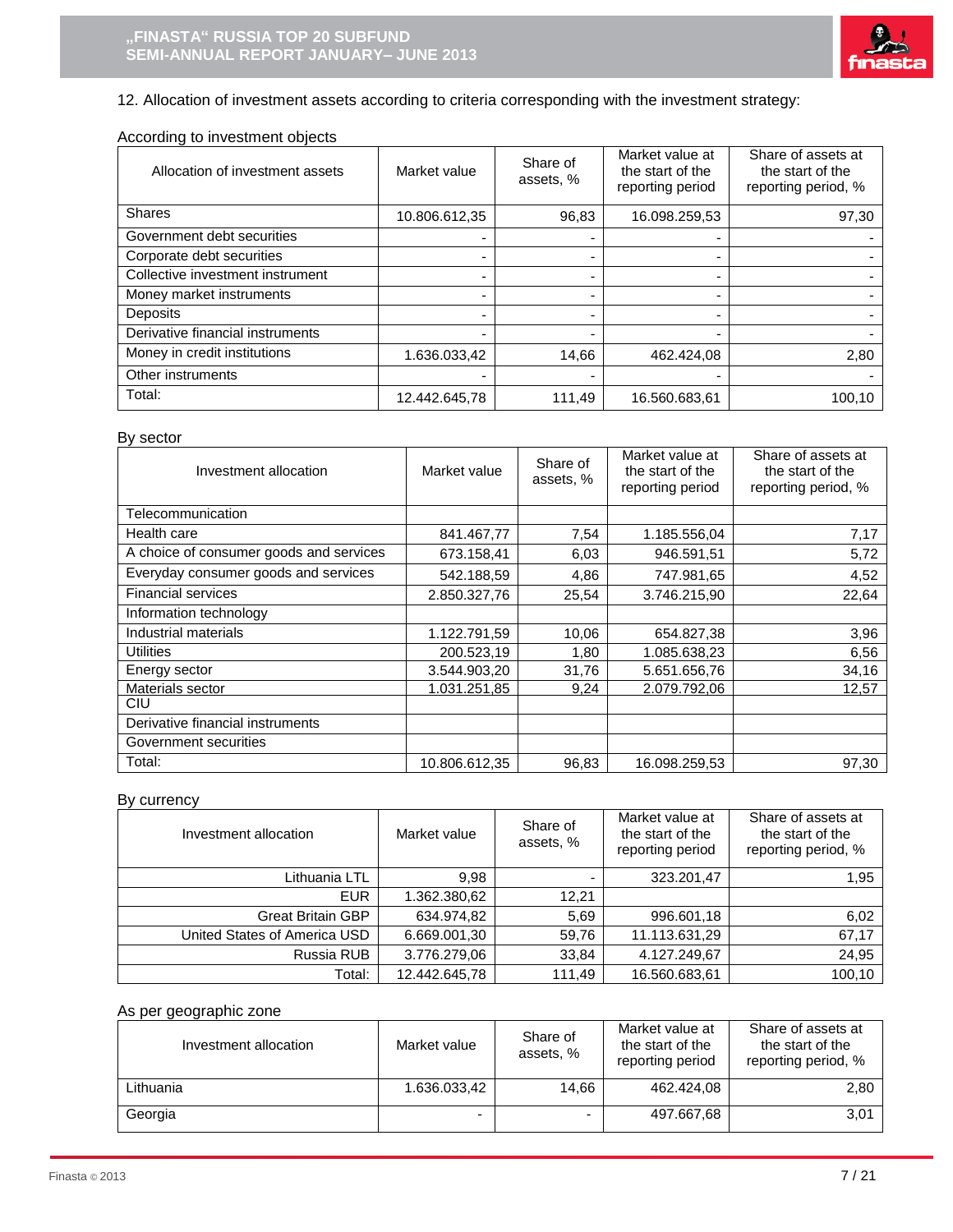

| Kazakhstan | 860.966,35    | 7.71   | 599.062.07    | 3.62   |
|------------|---------------|--------|---------------|--------|
| Russia     | 9.403.457.41  | 84.26  | 14.253.548.13 | 86,15  |
| Ukraine    | 542.188,59    | 4.86   | 747.981.65    | 4.52   |
| Total:     | 12.442.645,78 | 111.49 | 16.560.683,61 | 100.10 |

#### By issuer type

| Investment allocation                                                         | Market value  | Share of<br>assets, %    | Market value at<br>the start of the<br>reporting period | Share of assets at<br>the start of the<br>reporting period, % |
|-------------------------------------------------------------------------------|---------------|--------------------------|---------------------------------------------------------|---------------------------------------------------------------|
| Government of the Republic of<br>Lithuania                                    |               |                          |                                                         |                                                               |
| Governments of other countries                                                |               | $\overline{\phantom{0}}$ |                                                         |                                                               |
| Companies registered in the Republic<br>of Lithuania                          |               |                          |                                                         |                                                               |
| Companies registered not in the<br>Republic of Lithuania                      | 10.806.612,35 | 96,83                    | 16.098.259,53                                           | 97,30                                                         |
| Collective investment undertakings<br>registered in the Republic of Lithuania |               |                          |                                                         |                                                               |
| Collective investment undertakings<br>registered not in the Republic of       |               |                          |                                                         |                                                               |
| Other                                                                         |               | $\overline{\phantom{0}}$ |                                                         |                                                               |
| Total:                                                                        | 10.806.612,35 | 96,83                    | 16.098.259,53                                           | 97,30                                                         |

13. Transactions of derivative financial instruments that were executed during the reporting period; except the ones provided in Clause 11 of this report:

No such transactions were executed during the reporting period.

14. Types of the derivative financial instruments, their risks, quantitative limits and methods that are used to evaluate the collective investment undertaking risk related to transactions of derivative financial instruments are provided in Clause 11 of the Annex. Methods by which the derivative financial instrument can protect the transaction (position) of investment instruments against risk:

No transactions with derivative financial instruments were concluded or executed during the reporting period.

15. Total value of liabilities resulting from the transactions of derivative financial instruments at the end of the reporting period:

At the end of the reporting period no transactions with derivative financial instruments that would result in liabilities were concluded.

16. Risk extent for derivative financial instruments accepted by the master collective investment undertaking after transactions:

16.1. The sum of the direct potential risk extent of the feeder collective investment undertaking and the actual derivative financial instruments risk of the master collective investment undertaking that is proportional to the feeder collective investment undertaking investments to the master undertaking:

The collective investment undertaking is a non-master investment undertaking.

16.2. The sum of the direct potential risk extent of the feeder collective investment undertaking and the extent of potential maximum risk that was taken by the master collective investment undertaking according to transactions on derivative financial instruments and that was determined in the founding documents of the master collective investment undertaking and that is proportional to the feeder collective investment undertaking investments to the master undertaking:

The collective investment undertaking is non-master investment undertaking.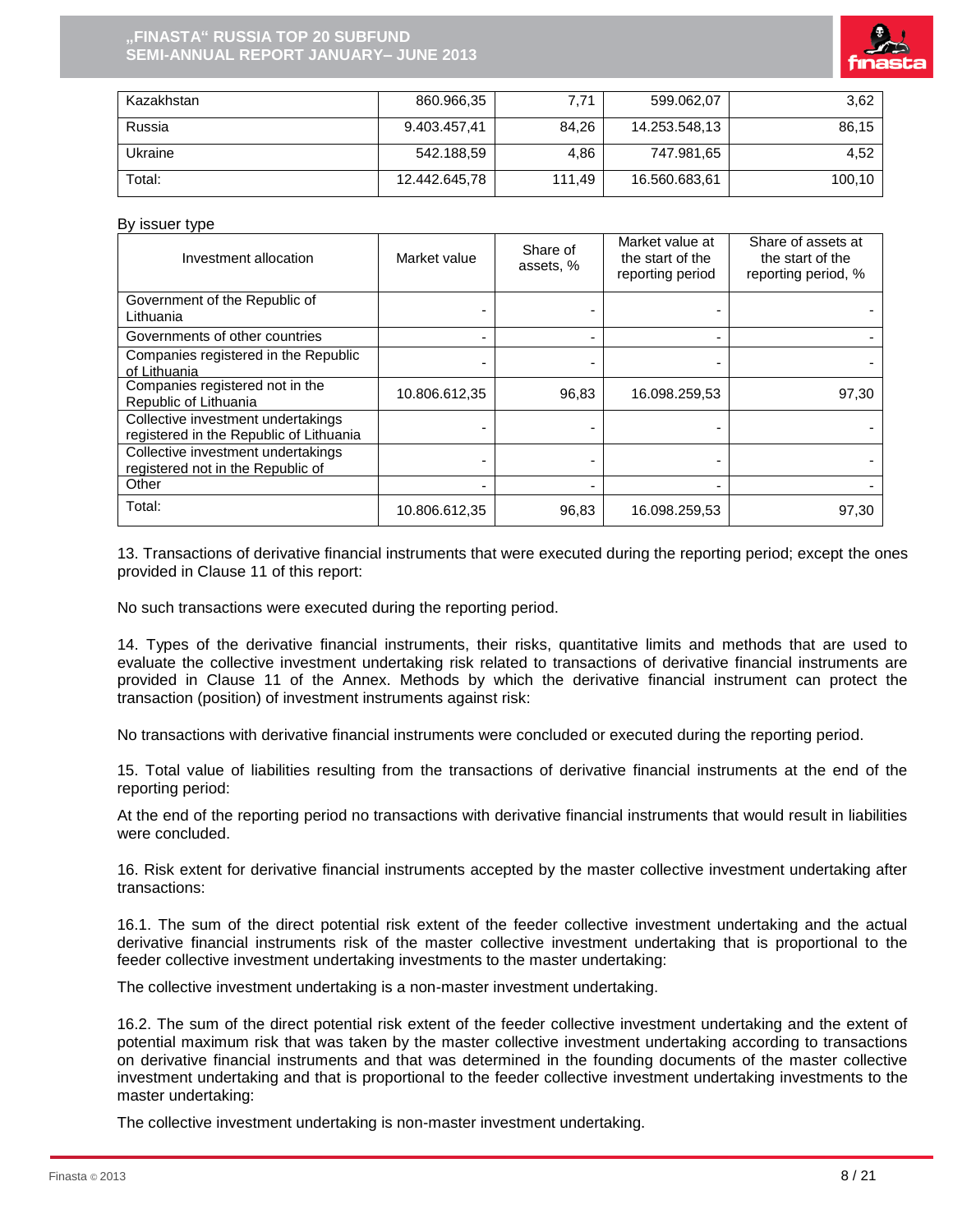

17. Provide an analysis on how the investment instruments portfolio complies (does not comply) with the investment strategy of the collective investment undertaking (direction of investments, specialization of investments, geographical area, etc):

The investment portfolio of the Subfund complies with the Subfund investment strategy.

Russia Top20 Subfund strategy: funds are invested in shares of the companies that operate in the Russian Federation. Not more than 33% of the Subfund funds can be invested in other companies that operate in other CIS countries (including ex-members of the CIS).

Subfund portfolio consists of 15–25 different companies' shares. A little diversified portfolio allows ensuring maximum control over the chosen positions and effective Subfund structure.

18. Name the factors that were most influential on the structure and value changes of the investment instruments portfolio during the reporting period:

The most influential on the value change of the Subfund's investment portfolio were the costs of financial instruments market.

### **V. INVESTMENT RETURN AND RISK INDICATORS OF THE COLLECTIVE INVESTMENT UNDERTAKING**

19. Comparative index (if selected) and a brief description of it:

Information provided in the annual report.

20. Change in the value of investment instruments (shares) of the same period, annual return (gross and net) on the investment instruments portfolio and change in the value of the comparative index (if selected) and other indicators over the last ten years of operation of the Fund:

Information is provided in the annual report.

21. The average return on investments, the average change in the value of investment instruments and the average change in the value of the comparative index (if selected) over the last three, five and ten years (the average net return on investments, the average change in the value of investment instruments and the comparative index are calculated as the respective geometric averages of annual net investment return, change in the value of the investment instrument and the comparative index):

Information is provided in the annual report.

22. Other indicators revealing risks related to the investment instruments portfolio:

Information is provided in the annual report.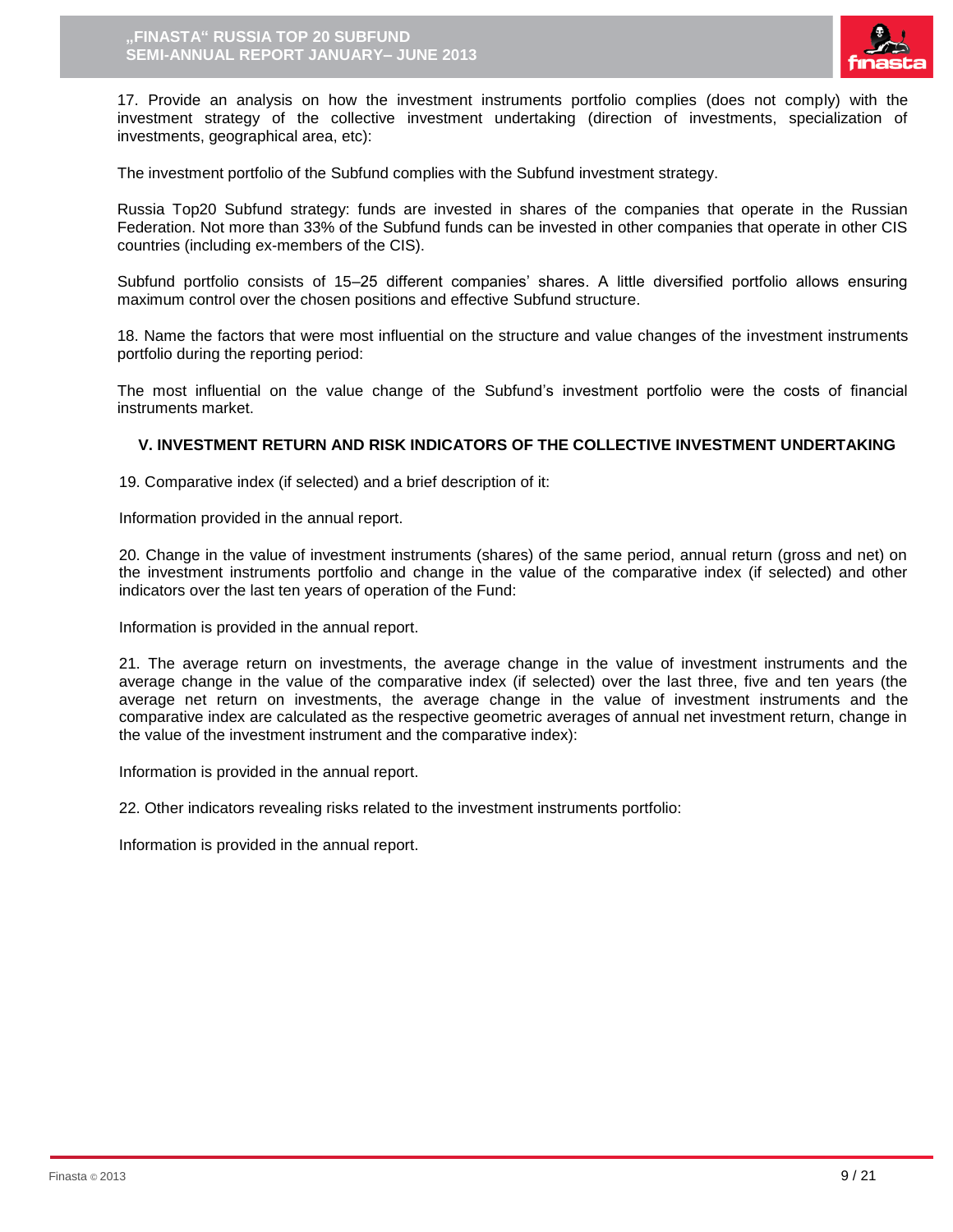

# **VI. FINANCIAL CONDITION OF THE COLLECTIVE INVESTMENT UNDERTAKING**

23. Financial statements of the collective investment undertaking are prepared in compliance with the laws and requirements of the legal acts of the Republic of Lithuania:

23.1. Statement of Net Assets:

| No.       | Note No.<br>Assets                                                               |  | Financial year<br>(06/30/2013) | Last financial year |
|-----------|----------------------------------------------------------------------------------|--|--------------------------------|---------------------|
| Α.        | <b>ASSETS</b>                                                                    |  | 12.494.432,78                  | 13.499.684,64       |
| I.        | <b>MONEY</b>                                                                     |  | 1.637.126,82                   | 814.854,50          |
| Ш.        | <b>TERM DEPOSITS</b>                                                             |  |                                |                     |
| III.      | MONEY MARKET INSTRUMENTS                                                         |  |                                |                     |
| III.1.    | <b>Treasury bills</b>                                                            |  |                                |                     |
| III.2.    | Other money market instruments                                                   |  |                                |                     |
| IV.       | TRANSFERABLE SECURITIES                                                          |  | 10.806.612,35                  | 12.664.708,16       |
| IV.1.     | Non-equity securities                                                            |  |                                |                     |
| IV.1.1.   | Governments and central banks or non-equity<br>securities guaranteed by them     |  |                                |                     |
| IV.1.2.   | Other non-equity securities                                                      |  |                                |                     |
| IV.2.     | <b>Equity securities</b>                                                         |  | 10.806.612,35                  | 12.664.708,16       |
| IV.3.     | Investment instruments and shares of other<br>collective investment undertakings |  |                                |                     |
| V.        | <b>ACCOUNTS RECEIVABLE</b>                                                       |  | 50.693,60                      | 20.121,98           |
| V.1.      | Receivable accounts from sale of investment<br>transactions                      |  |                                |                     |
| V.2.      | Other receivable accounts                                                        |  | 50.693,60                      | 20.121,98           |
| VI.       | INVESTMENT AND OTHER PROPERTY                                                    |  |                                |                     |
| VI.1.     | Investment assets                                                                |  |                                |                     |
| VI.2.     | Derivative financial instruments                                                 |  |                                |                     |
| VI.3.     | Other assets                                                                     |  |                                |                     |
| <b>B.</b> | <b>LIABILITIES</b>                                                               |  | 1.333.915,62                   | 38.358,00           |
| T.        | Financial and investment asset purchase<br>liabilities                           |  |                                |                     |
| H.        | Liabilities to credit institutions                                               |  |                                |                     |
| III.      | Liabilities from contracts for derivative financial<br>instruments               |  |                                |                     |
| VI.       | Accounts payable to the Management<br>Company and the depository                 |  | 31.405,79                      | 30.851,18           |
| V.        | Other payable accounts and liabilities                                           |  | 1.302.509,83                   | 7.506,82            |
| C.        | <b>NET ASSETS</b>                                                                |  | 11.160.517,16                  | 13.461.326,64       |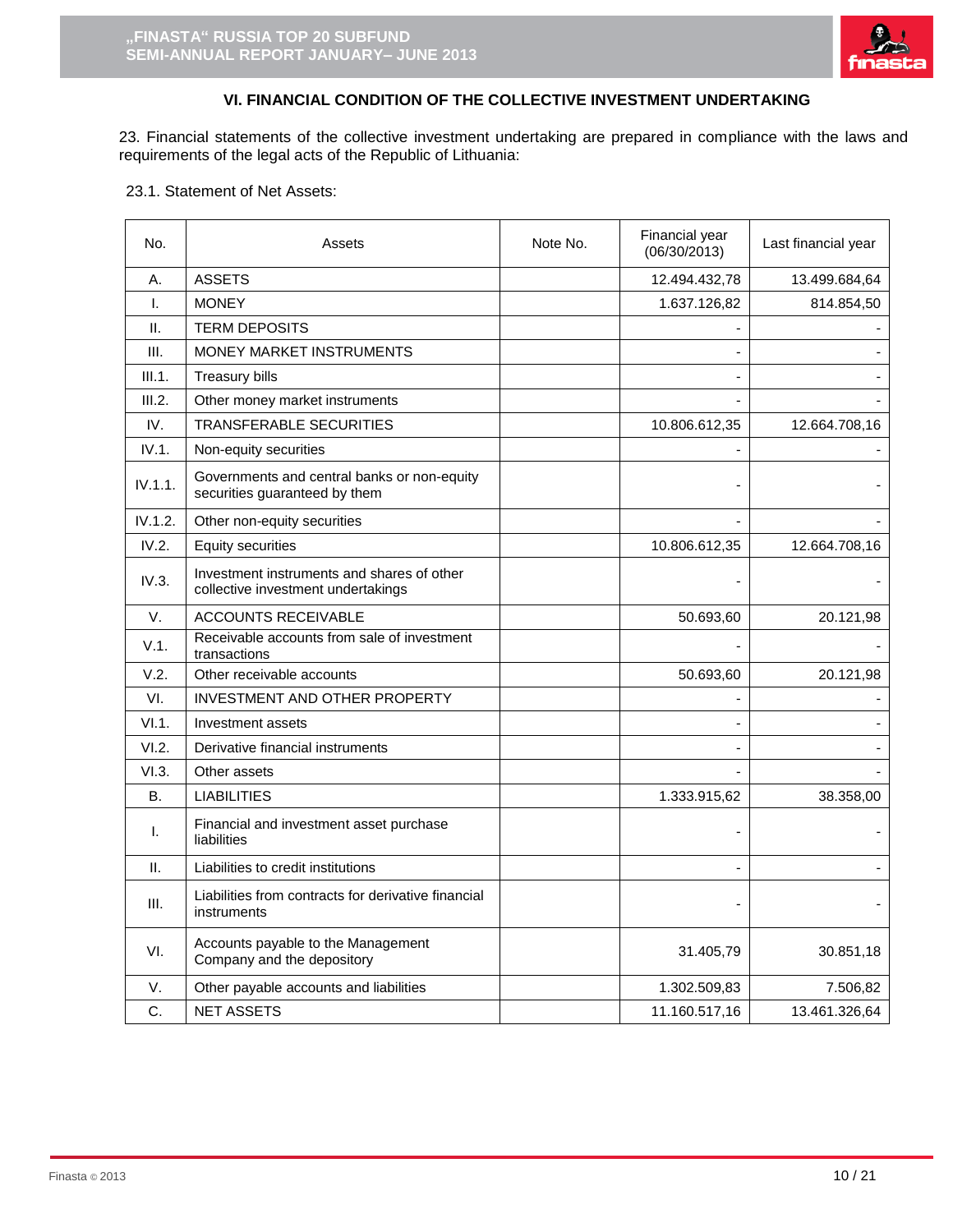

# 23.2. Statement of changes in net assets:

| No.      | Articles                                                      | Note No. | Financial year<br>(06/30/2013) | Last financial year |
|----------|---------------------------------------------------------------|----------|--------------------------------|---------------------|
| I.       | NET ASSETS' VALUE AT THE BEGINNING<br>OF THE REPORTING PERIOD |          | 16.544.443,54                  | 13.630.188          |
| Ш.       | INCREASE OF THE NET ASSET VALUE                               |          |                                |                     |
| II.1.    | Members' contributions to the fund                            |          | 543.531,49                     | 422.440             |
| II.2.    | Amounts received from other funds                             |          | 732.318,16                     | 609.931             |
| II.3.    | Margins                                                       |          |                                |                     |
| II.4.    | Interest income                                               |          |                                |                     |
| II.5.    | <b>Dividends</b>                                              |          | 184.636,48                     | 81.182              |
| II.6.    | Profit on change in value of investments and<br>sales         |          | 6.506.658,47                   | 10.679.608          |
| II.7.    | Profit on change in foreign exchange rate                     |          | 156.154,73                     | 194.192             |
| II.8.    | Profit from derivative financial instrument<br>transactions   |          |                                |                     |
| II.9.    | Other increases in net asset value                            |          |                                |                     |
|          | <b>TOTAL INCREASE:</b>                                        |          | 8.123.299,33                   | 11.987.353          |
| III.     | DECREASE IN NET ASSETS VALUE                                  |          |                                |                     |
| III.1.   | Allowances for the fund's members                             |          | 3.856.083,00                   | 1.202.686           |
| III.2.   | Allowances for other funds                                    |          | 1.503.179,97                   | 560.007             |
| III.3.   | Losses on changes in value of investments<br>and sales        |          | 7.822.706,63                   | 10.013.735          |
| III.4.   | Losses on changes in foreign exchange rate                    |          | 112.924,24                     | 178.166             |
| III.5.   | Losses from derivative financial instrument<br>transactions   |          |                                |                     |
| III.6.   | Management costs                                              |          | 212.331,87                     | 201.620             |
| III.6.1. | Salary for the Management Company                             |          | 113.877,47                     | 117.249             |
| III.6.2. | Salary for depository                                         |          | 24.251,64                      | 24.265              |
| III.6.3. | Salary for intermediaries                                     |          | 36.136,00                      | 48.892              |
| III.6.4. | Audit costs                                                   |          | 6.252,66                       | 6.098               |
| III.6.5. | Other expenses                                                |          | 31.814,09                      | 5.116               |
| III.7.   | Other decreases in net asset value                            |          |                                |                     |
| III.8.   | Cost reimbursement (-)                                        |          |                                |                     |
| III.9.   | Distribution of profit                                        |          |                                |                     |
|          | TOTAL DECREASE:                                               |          | 13.507.225,71                  | 12.156.214          |
| IV.      | NET ASSETS VALUE AT THE END OF THE<br><b>REPORTNG PERIOD</b>  |          | 11.160.517,16                  | 13.461.327          |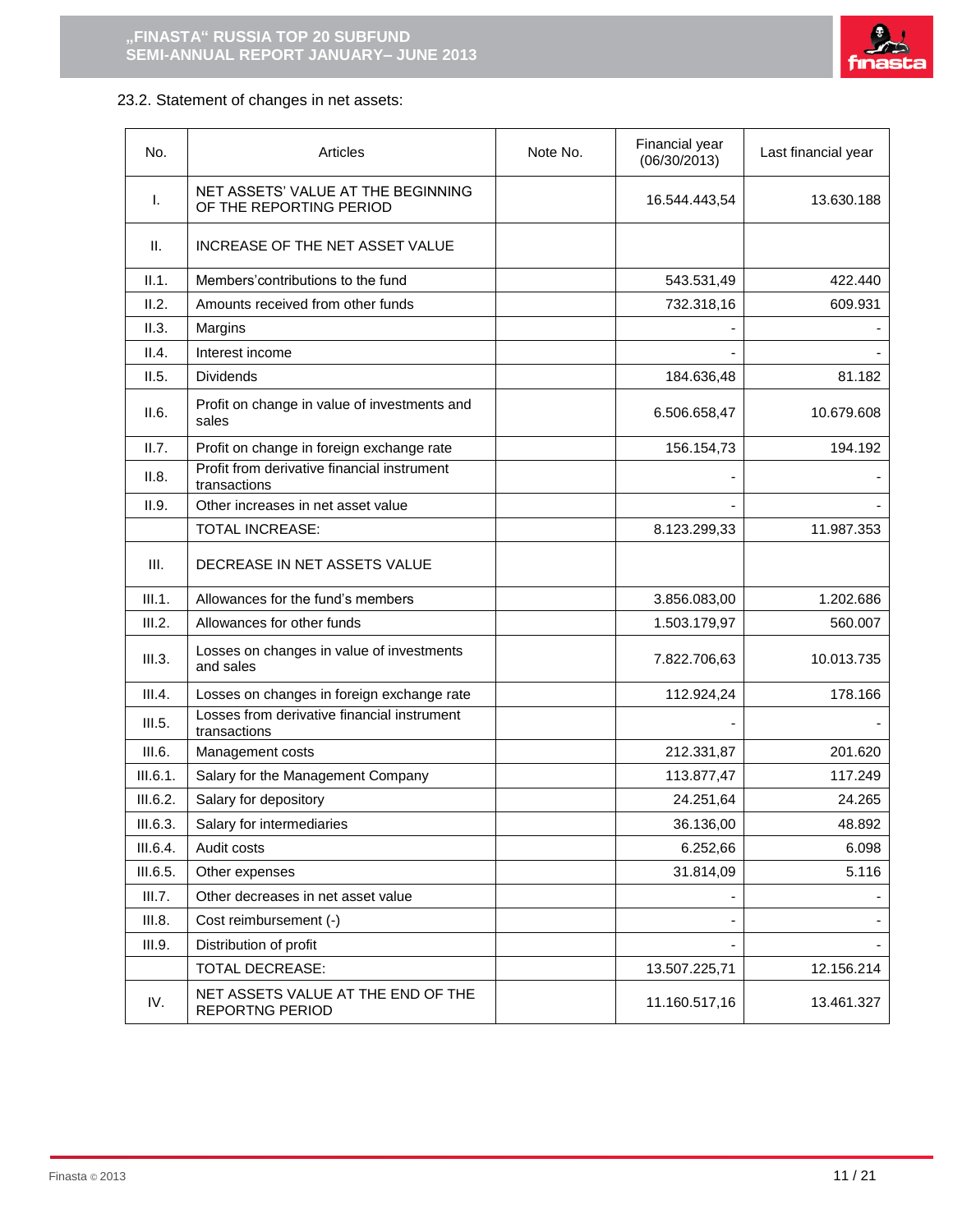

The following Explanatory Letter is an inseparable part of the financial reports.

### 23.3. Explanatory Letter:

### 23.3.1. General part:

Information about the collective investment undertaking

| Name                                                                                                 | Finasta Russia TOP20 Subfund |
|------------------------------------------------------------------------------------------------------|------------------------------|
| Legal form                                                                                           | Harmonized Investment Fund   |
| Date of the SC's approval for the<br>formation documents of the<br>collective investment undertaking | 29 October, 2010.            |
| <b>Type</b>                                                                                          |                              |
|                                                                                                      |                              |
| Operation time                                                                                       | Unlimited                    |
| Location                                                                                             | Vilnius                      |

### Information about the Management Company

| Name                        | Finasta Asset Management UAB                                         |
|-----------------------------|----------------------------------------------------------------------|
| Company code                | 126263073                                                            |
| Registered office (address) | Maironio str. 11, Vilnius LT 01124                                   |
| Phone number                | 1813                                                                 |
| Fax number                  | +370 5 203 22 44                                                     |
| E-mail                      | info@finasta.com                                                     |
| Website                     | www.finasta.com                                                      |
| Activity license number     | VIK-005                                                              |
| Collective investment       | Andrej Cyba, Director General, Member of the Board;                  |
| undertaking manager, other  | Arturs Miezis, IPAS Finasta Asset Management (LV); Vitalijus Šostak, |
| parties making investment   | Head of Fund Management Department, Member of the Board; Tomas       |
| decisions                   | Krakauskas, Deputy Director General, Head of Portfolio Management    |
|                             | Department.                                                          |

### Information about the depository

| Name                        | SEB bankas AB                      |
|-----------------------------|------------------------------------|
| Company code                | 112021238                          |
| Registered office (address) | Gedimino ave. 12, Vilnius LT 01103 |
| Phone number                | +370 5 268 28 00                   |
| Fax number                  | +370 5 268 23 33                   |

#### Information about the audit company that performed the audit of annual financial reports

| Name                        | <b>PricewaterhouseCoopers UAB</b> |
|-----------------------------|-----------------------------------|
| Company code                | 111473315                         |
| Registered office (address) | J.Jasinskio 16B. Vilnius LT 01112 |
| Phone number                | +370 5 239 23 00                  |

### Reporting period

1 January 2013 - 30 June 2013.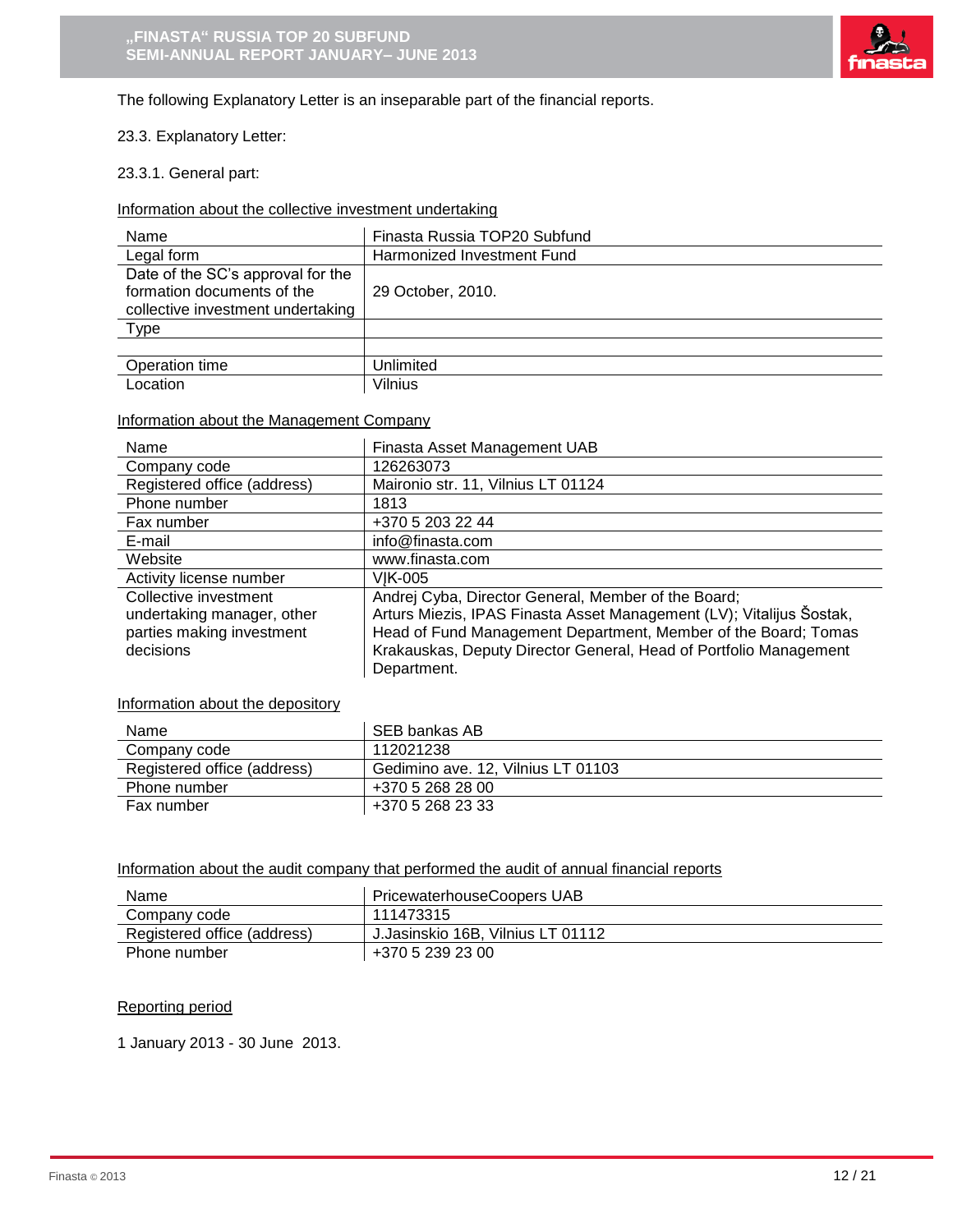

### 23.3.2. Accounting policy:

#### Legislation used in the preparation of the financial statements

The financial reports were prepared in accordance with the following legal acts:

- $-$  Law on Accounting of the Republic of Lithuania;
- Law on Financial Statements of Entities of the Republic of Lithuania;
- Law on Collective Investment Undertaking of the Republic of Lithuania;
- Business Accounting Standards of the Republic of Lithuania

The Subfund's assets are denominated in litas, so investments could be made in different foreign currencies. The Management Company plans to use derivative financial instruments to avoid losses due to adverse effects of exchange rate fluctuations.

The Subfund financial year is the calendar year. The Subfund's financial statements are prepared within four months of the end of the financial year.

The Management Company keeps accounts and all amounts in these financial statements provides in the national currency of Republic of Lithuania – litas. Since 2 February 2002, the litas has been pegged to the euro at a rate of 3.4528 litas to 1 euro. The exchange rate of litas with respect to other currencies is set daily by the Bank of Lithuania.

#### Investment policy and structure of the investment portfolio

The Subfund's goal is to achieve the maximum return on investments in shares of Russian entities.

The Subfund's assets are invested in the financial instruments of operating subjects in the Russian Federation (companies and CIU, investing in such companies). Most of the Subfund's investment portfolio consists of investments in shares. No more than 33 per cent of the Subfund's assets may be invested outside the Russian Federation, in the financial instruments of operating companies in other CIS countries (including former CIS states).

The portfolio consists of shares in 15–25 different companies. The limited diversification of the Subfund's investment portfolio allows maximum supervision of selected positions and the fund's effective structure. Up to 100 per cent of the Subfund's investment portfolio consists of investments in shares.

The Subfund's investment is based on both strategic and tactical asset allocation methods and frequent adjustments of the portfolio to increase its value.

If the market situation does not offer better investment opportunities, up to 10 per cent of the Subfund's assets may be invested in bonds and other forms of non-equity securities (government and company securities). The Subfund may invest in bonds of a different period and credit rating.

Finasta Russia TOP20 Subfund invests in shares in developing markets, which are characterised by large price fluctuations. Changing the situation in stock exchanges can therefore lead to large fluctuations in the Subfund's net asset value.

#### Financial risk management policy

The Subfund's assets are invested in the financial instruments listed below, in accordance with its objectives and investment policy:

- shares, depository receipts with respect to shares and harmonised investment instruments (shares) of collective investment undertakings, whose primary investment trend – stocks, depository receipts in respect of shares;
- bonds and other forms of non-equity securities, as well as harmonised investment instruments (shares) of collective investment undertakings, whose primary investment trend – bonds and other forms of nonequity securities;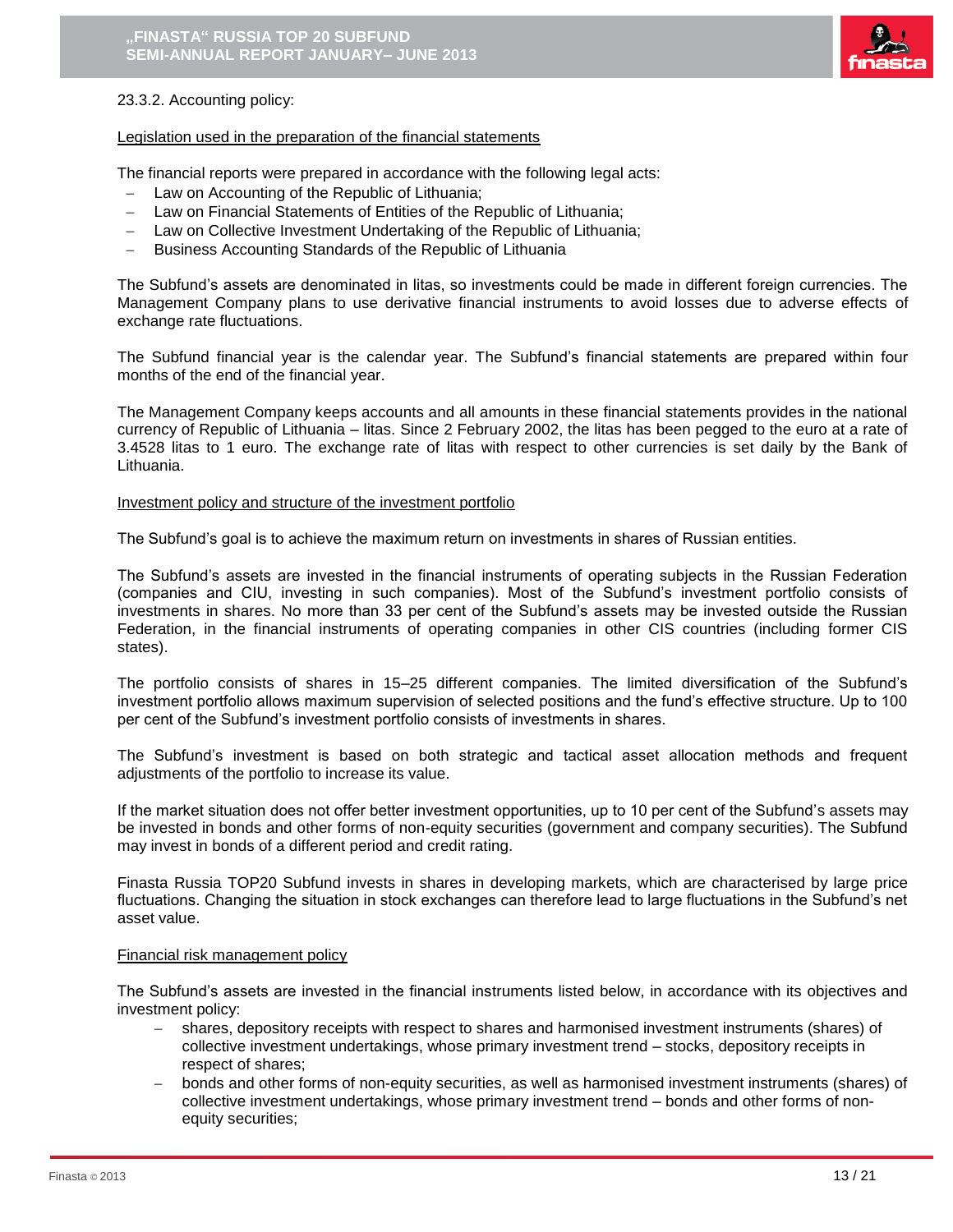

- other securities that give the right to acquire or transfer transferable securities or determinant cash settlements, set according to transferable securities, currencies, interest rates, yield, market commodities or other indices or instruments;
- other regulated investment instruments (shares) of collective investment undertakings, whose primary investment trend – transferable securities, raw materials, market commodities, currencies, interest rates, yields, and other indices;
- special collective investment undertakings (alternative investments, private capital, real estate) and collective investment undertakings that are not regulated by the Law on Collective Investment Undertakings of the Republic of Lithuania (investing directly in market commodities, raw materials, currencies, etc.);
- money market instruments and investment instruments (shares) of harmonised collective investment undertakings, whose primary investment trend – money market instruments;
- deposits in credit companies;
- derivative financial instruments associated with the above financial instruments, financial indices, interest rates, currencies or currency rates, if they are used for risk management.

The composition of the Subfund's portfolio must meet the investment portfolio diversification requirements and investment restrictions of the Law on Collective Investment Undertakings of the Republic of Lithuania.

The Subfund's financial risk is managed by diversifying the investment portfolio in accordance with principles laid down in the Fund's rules.

The Investment Committee, which makes decisions on the composition of the Subfund's investment portfolio, must take into account the portfolio's current risk status and the impact of investment decisions on this status. The Subfund's portfolio risk is assessed periodically and provided to the Investment Committee meeting at least once per quarter of the calendar year.

The Subfund's investment portfolio risk is assessed with respect to the portfolio's securities:

- $-$  the issuer's credit rating;
- $p =$  price sensitivity to interest rate changes;
- historical and expected price fluctuations of the nominal currency;
- duration:
- yield;
- the value of securities in the investment portfolio.

Among group companies that determine the consolidated financial accountability, no more than 20 per cent of the Subfund's net assets may be invested in issued transferable securities and money market instruments.

Any of the issuer's shares that belong to the Subfund in conjunction with the Management Company and other concerted collective investment undertakings managed by the Management Company may not give more than a tenth of total voting rights in the issuer's general meeting of shareholders.

The Subfund may acquire no more than:

- 10 per cent of all the issuer's non-voting shares;
- 10 per cent of all the issuer's bonds and other forms of non-equity securities;
- 25 per cent of the investment instruments or shares of other collective investment undertakings;
- 10 per cent of a single issuer's issued money market instruments.

The Management Company reviews the investment strategy at least once every 3 years and changes it where necessary.

### Recognition principles for increases and decreases in assets and liabilities

The net asset value (NAV) is calculated as follows:

- $-$  the value of property (assets);
- $-$  the value of liabilities;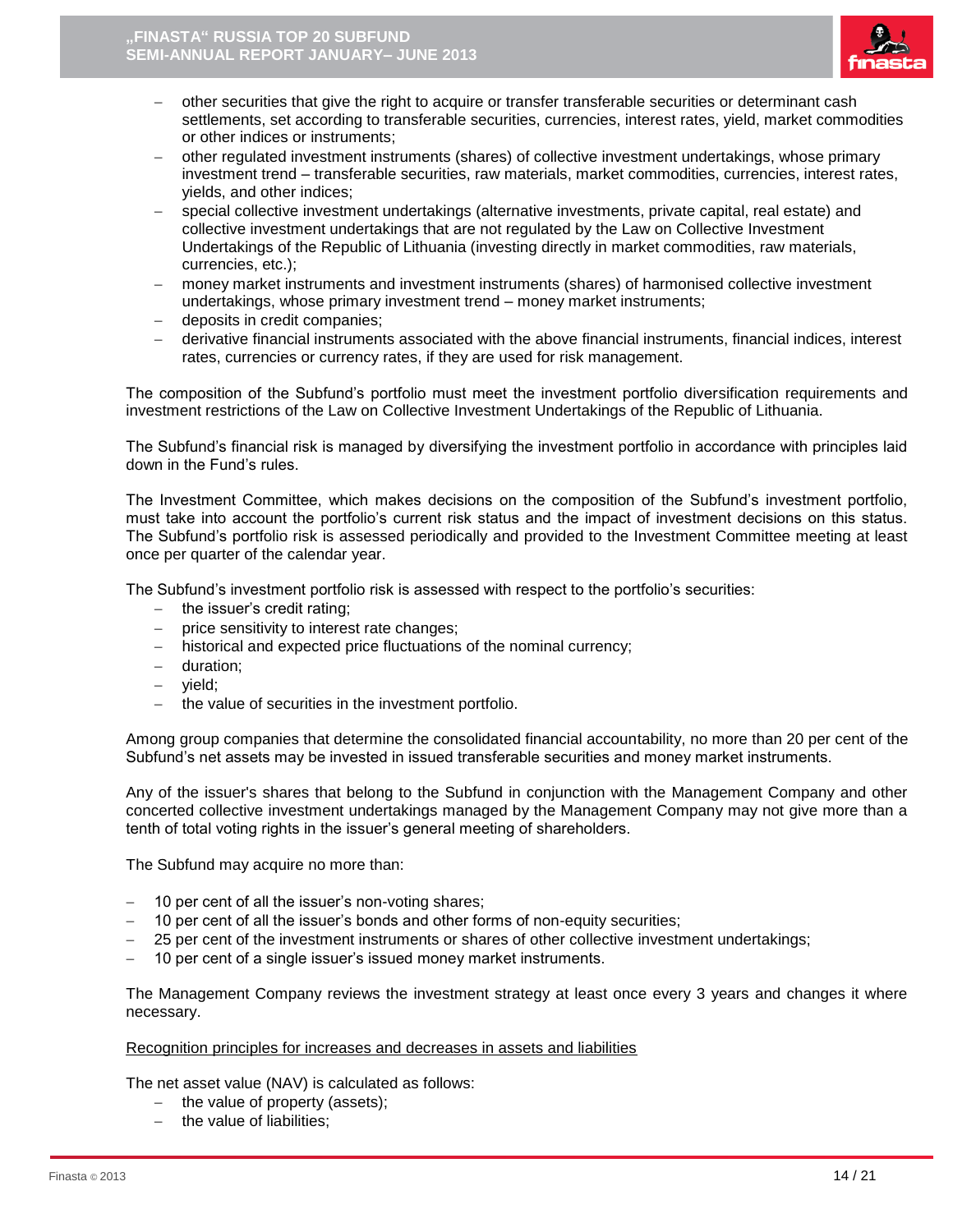

the difference in the values of property (assets) and liabilities shows NAV.

Calculations of the value of assets and liabilities are based on their fair value. This represents NAV, at which they are most likely to be sold.

Liabilities are calculated in compliance with Business Accounting Standards.

The Subfund's asset (or a part of it) shall be written-off only if:

- $-$  the rights to the asset (or a part of it) are realised;
- $-$  the rights have expired or the right are transferred

The liabilities (or a part of it) must be written-off only when they vanish, i.e. when the liabilities of the Subfund expire, are fulfilled or annulified.

When calculating NAV, the value of assets and liabilities denominated in foreign currencies is estimated in accordance with the Bank of Lithuania's established official exchange rate between that currency and litas that prevails on the valuation date.

#### Rules for the deduction accumulation company and depositary

The salary due to the Management Company for the Subfund's management shall be paid from the Subfund's resources.

The salary of the Management Company consists of:

- a success fee no higher than fifteen (15) per cent of the increase in the Subfund's NAV;
- $-$  an asset management fee no higher than one point five (1.5) per cent of the Subfund's average annual NAV.

The salary payable to the Management Company for the Subfund's instrument distribution and conversion is not included in the management fee (a conversion fee is applied to change one subfund's instruments into another subfund's instruments):

- The Subfund's selling price for an investment instrument is equal to the instrument's value and no higher than two (2) per cent of the payment to cover distribution costs;
- The Subfund's replacement cost for an investment instrument is equal to the instrument's value and no higher than 0.25 per cent of the payment to cover replacement costs.

Distribution / conversion charges, which are included in the Subfund's investment instrument purchase / conversion price, pay the Member pursuant to the Subfund's purchase-sale agreement for instruments.

Distribution and exchange fees are not included in calculations of NAV.

The salary for the Management Company is calculated on an accumulation basis every day of the Subfund's NAV and an increase of the Subfund's instrument value on that day, in line with the principle of simultaneity. The salary for the Management Company is paid monthly until the 10th (tenth) calendar day of the following month.

The calculation period for the success fee takes from 1 January to 31 December of each calendar year. This fee is calculated in accordance with the High Water Mark principle and is accounted for each day, deducting the success fee from the daily increase in the instrument's value established in the Subfund's documents. This is only applied if the instrument's value is greater than the highest value that the instrument has had (more information can be found in Explanatory letter, Clause 1)

At the end of the calendar year, an amount shall be adjusted for the management's salary. During the year, overpayments within 30 (thirty) calendar days of the end of the year are returned to the Subfund, and the resultant debts must be repaid to the Management Company within 30 (thirty) calendar days after the end of the financial year.

Overpayments repaid by the Management Company to the Subfund are increased by the Subfund's NAV.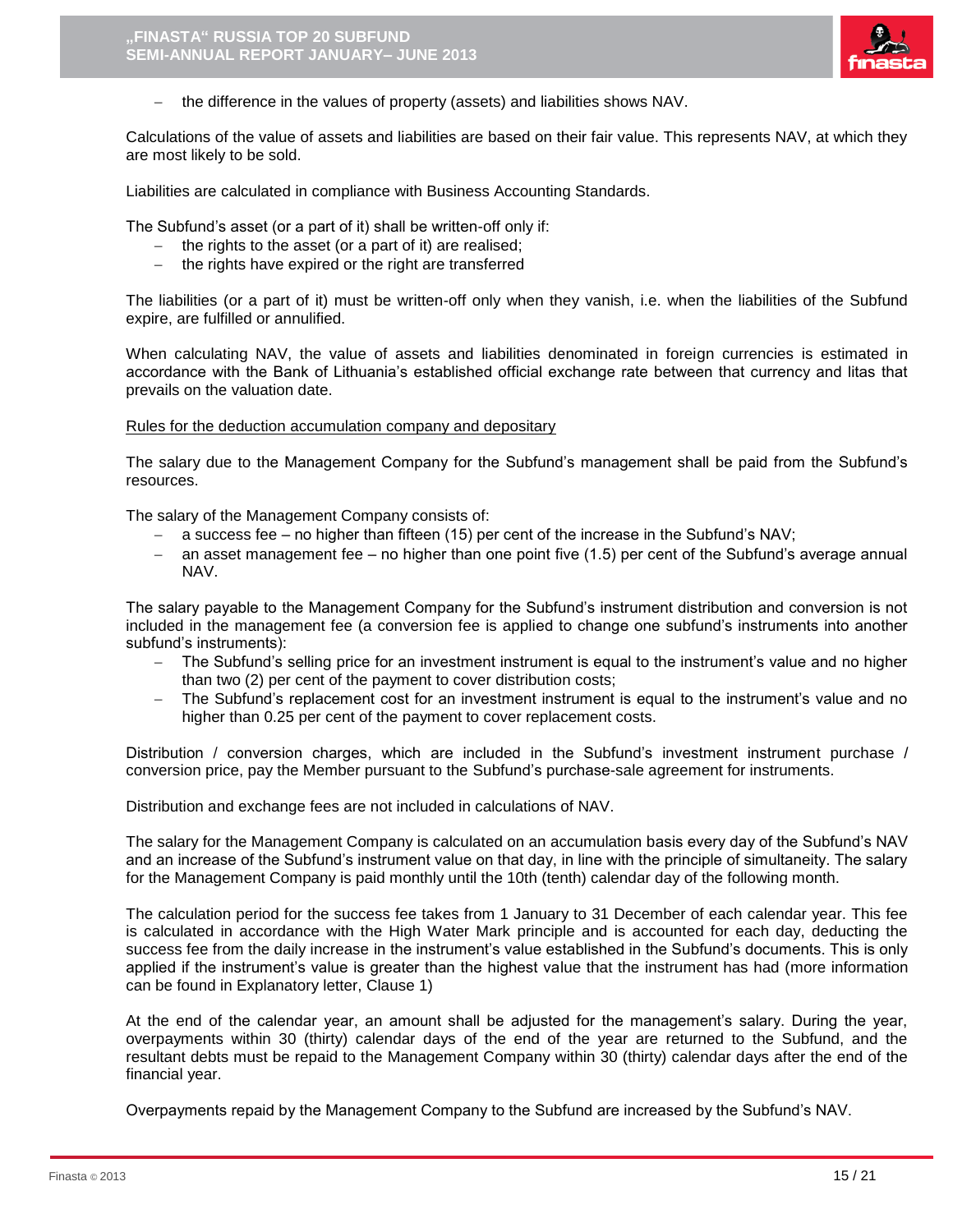

A salary for the depositary and services provided under the depositary contract shall be paid from the Subfund's resources and cannot exceed 0.5 (five-tenths of a) per cent of the Subfund's average annual NAV.

The salary for the depositary consists of:

- custody of the Subfund's assets, calculated by the accumulation principle every day of the Subfund's NAV. The salary is calculated on the basis of actual number of working days in the year;
- the movement of financial instruments in accounts, which is calculated on the basis of each business day on which operations were executed in financial instrument accounts.

The salary for the depositary is paid for each quarter of the preceding year until the 10th (tenth) day of the following quarter.

The amount of remuneration of assets in custody shall be adjusted at the end of the calendar year. During the calendar year, resulting overpayments for assets in custody within 30 (thirty) calendar days after the end of the financial year shall be returned to the Subfund, and the Subfund's resulting debts must be repaid to the depositary within 30 (thirty) calendar days of the end of the financial year.

The overpayment amount repaid to the Subfund is increased by the Subfund's NAV.

#### Investment evaluation methods and frequency of revaluation of investments

The fair market value of instruments traded on regulated markets in the Baltic countries (in Riga, Tallinn and Vilnius stock exchanges) is determined by the average market price of instruments traded in regulated markets on the publicly-announced valuation date. The fair value of instruments traded on the markets, other than those specified above, is determined by the closing price, except when:

- instruments are quoted on several regulated markets. In this case, the fair value is determined on the basis of data on the regulated market where trade in these instruments has the highest liquidity, regularity and frequency;
- under the given criteria, it is impossible to reasonably choose a market on the basis of data to determine the fair value of the instrument. In such a case, data is used from the regulated market where the issuer's registered office of the instrument is;
- the instrument has not been quoted during the last trading session. In this case, to determine the fair value is used the last known price. This price should be from no more than 30 calendar days prior to the former average market price or closing price, if no events have occurred since the last trading day for which the current market price is significantly lower or higher than the last known price;
- the instrument has not been quoted for more than 30 calendar days prior to the valuation date, or was quoted less than is established in the value calculation procedures of the Management Company's net asset fund, the real value of the financial instrument is determined by the last average price in the midmarket;
- when there is no supply of the financial instrument in the regulated market, the financial instrument is accounted for its demand price. If there is no demand of the financial instrument in the regulated market, the financial instrument is accounted for its supply price divided by two.
- when a certain company moves from the trade lists in the regulated market (the shares are removed from the list) or there are neither demand of the financial instrument nor supply price in the regulated market, the financial instrument is evaluated considering the net profit (for one share) ratio of one or several similar companies that is multiplied by the evaluated company's net profit for one share.

Financial instruments not sold in regulated markets are evaluated as follows:

- shares, depository receipts on shares:
	- if it is possible to evaluate reasonably that the financial instrument is not liquid, it is evaluated considering the ratio of the net profit for one share (using the average weighted number of ordinary shares that were in circulation for a certain period of time) of other similar company(s) that is multiplied by the evaluated company's profit for one share and providing a discount for asset illiquidity;
	- when it is impossible to reasonably assess the value of the financial instrument by the said method, the real value of the financial instrument can be assessed by an independent business valuator who has the right for such activity if the evaluation took place no later than one year and if there were no essential changes after the evaluation due to which the present market price is significantly lower or higher compared to the evaluated by the evaluator; or is evaluated by a likely sale price determined by a chosen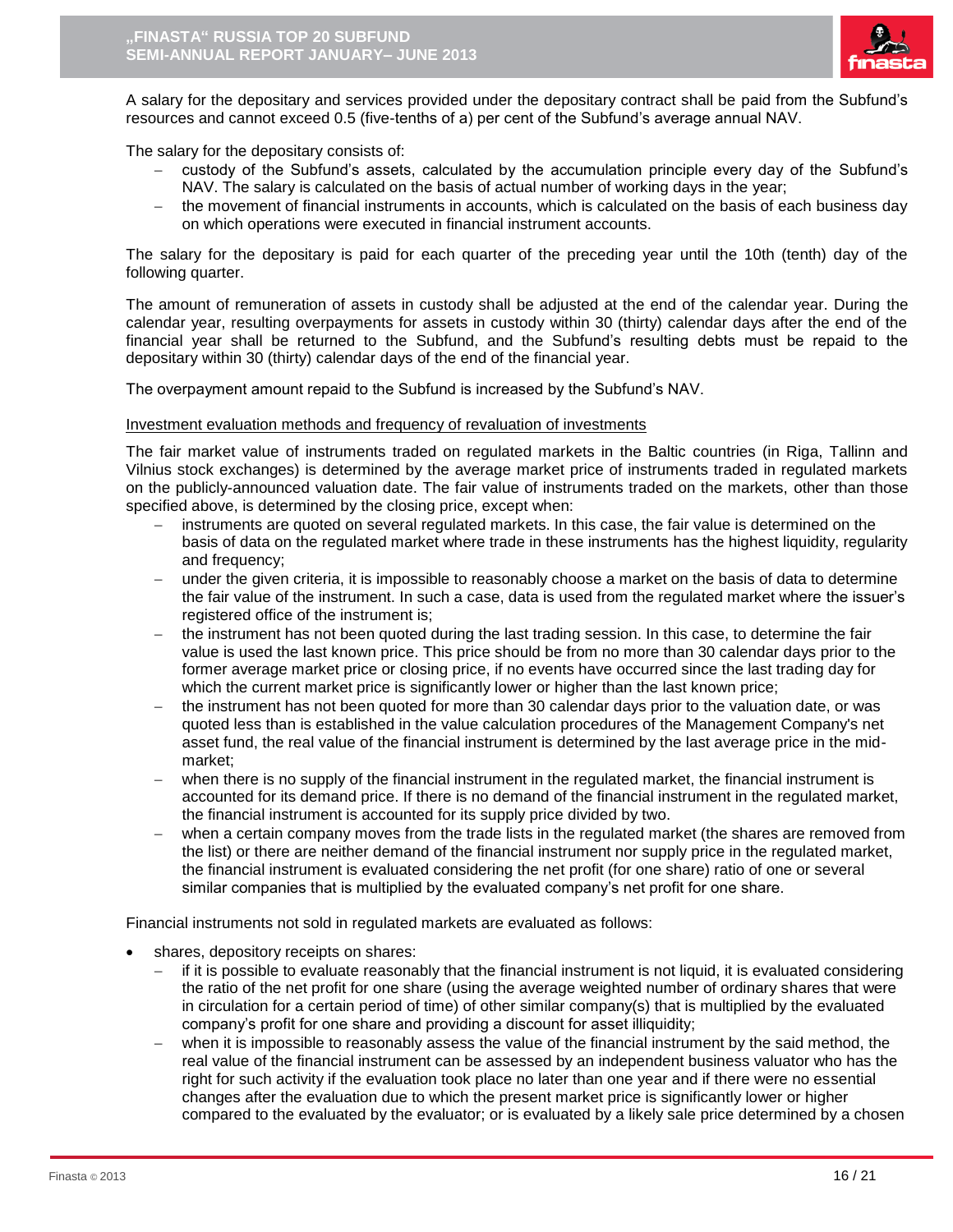

evaluation model that is defined in the calculation requirements of the Management Company's net assets of managed funds and that is universally applied and recognised in the finance market.

- Bonds and other form non-equity securities are evaluated according to the calculation requirements of the Management Company's managed net assets of funds. In order to evaluate the value of these financial instruments as accurately as possible, bonds and other form non-equity securities are evaluated using the following methods (order of priority):
	- The instruments that will be redeemed during more than a year are evaluated according to the formula provided in the Subfund's rules. The Subfund's rules are available on the internet, [www.finasta.com.](http://www.finasta.com/)
	- The instruments that will be redeemed during less than a year are evaluated according to the formula provided in the Subfund's rules. The Subfund's rules are available on the internet, [www.finasta.com.](http://www.finasta.com/)
	- The yield of the financial instruments of the Republic of Lithuania is determined by the yield average as for that day the best buying (lowest BID) sale (highest ASK) for a certain issue offered by at least three primary dealers (e.g. SEB bankas AB, DnB Nord bankas AB, Swedbank AB, bankas Finasta AB);
	- The financial instrument is evaluated by a method of accrued interest (amortising the value of a financial instrument);
	- The real value of foreign bonds and other form non-equity securities is determined by the net assets calculation requirements of the Management Company's managed funds.
- The value of a derivative financial instrument is determined by a likely sale price determined by the chosen evaluation model that is defined in the calculation requirements of the Management Company's net assets of managed funds and that is universally applied and recognised in the finance market.
- CIU items (shares) assessed by the last publicly announced redemption price;
- Money market instruments that have reached redemption maturity or with a remaining time of no longer than 397 days or those whose yield regularly is adjusted in line with money market conditions at least once per 397 days, or whose risks, including credit and interest rate risks, are very similar to the risks of financial instruments with a redemption maturity and yield that meet the above characteristics.
- The fixed-term deposits are evaluated by the value of amortised cost;
- Cash and assets in credit companies, except the fixed-term deposits, are evaluated by the nominal value;
- Other asset is evaluated by the most likely sale price determined by a chosen evaluation model that is defined in the calculation requirements of the Management Company's managed net assets of funds and that is universally applied and recognised in the finance market.

### Rules for investment item value evaluation

The initial value of the Subfund's item is 100 (one hundred) litas.

The Subfund's NA value is being calculated every day according to the NAV calculating methodology confirmed by the Securities Commission of the Republic of Lithuania and according to calculation requirements of the Management Company's net assets of managed funds that were confirmed by the Board of the Management Company.

The Subfund's item value is assessed by dividing the Subfund's NAV by the number of all the Subfund's items in circulation. The total value of all items of the Subfund is always equal to the NAV of the Subfund. The Subfund's item value is calculated leaving four decimal places and is rounded according to mathematical rounding rules.

The currency that is used for calculation of the Subfund's NAV and item value is litas.

The Subfund's NAV and item value during the running day are announced by the 12.00 of the subsequent business day on the internet [www.finasta.com.](http://www.finasta.com/)

### Cash and cash equivalents

The cash is considered to be the money in the Subfund's accounts. Short-term deposits (up to 3 months) are admitted as cash equivalents. Term deposits are accounted for nominal value, accumulating the interest following the linear method until the end of the term.

Cash and cash equivalents that are nominated in a foreign currency are evaluated by the national currency of the Republic of Lithuania according to the official exchange rate provided by the Bank of Lithuania on the day of assessment.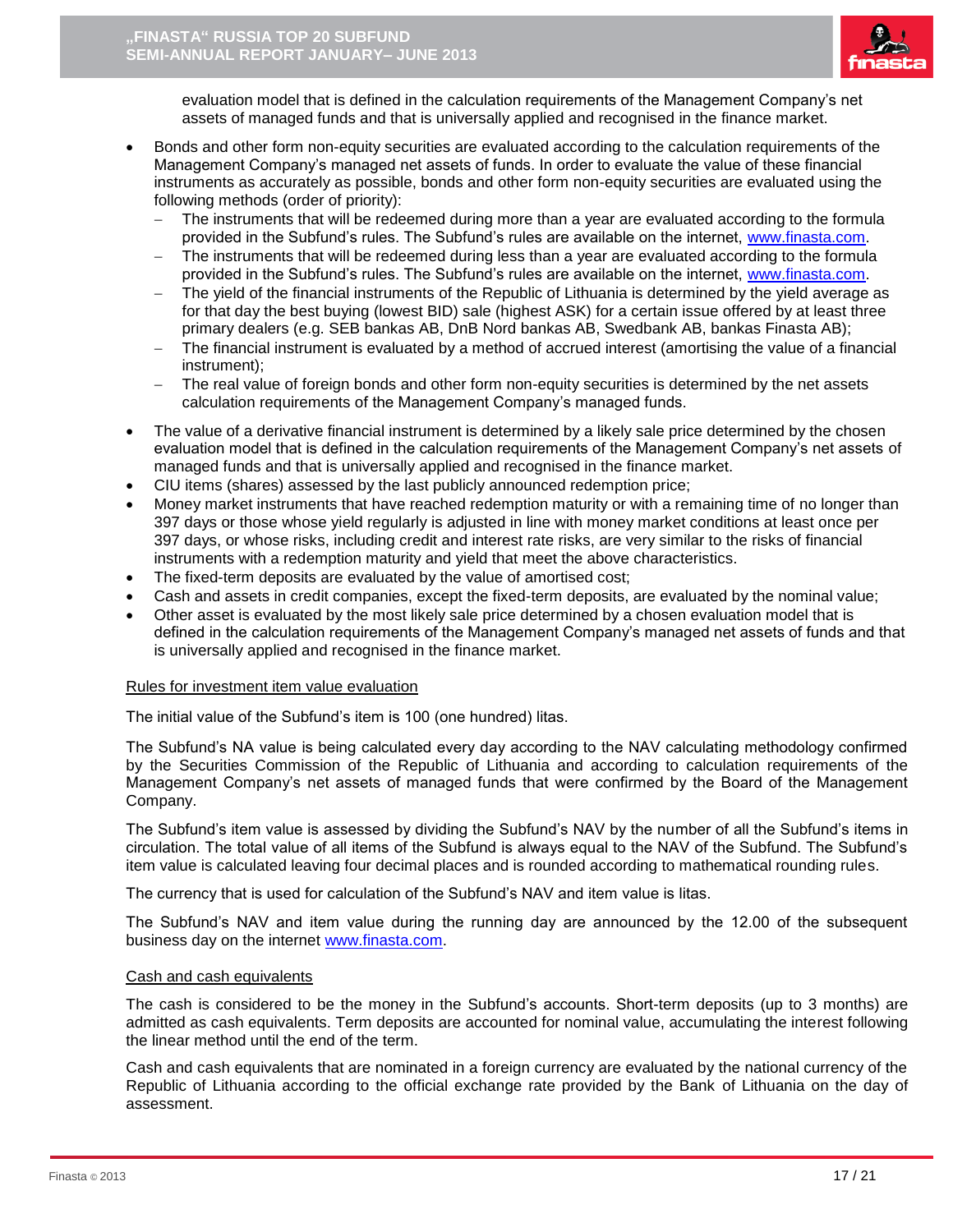

## Post-balance events

After the end of the reporting period, there were no important post-balance events

23.3.3. Comments on Explanatory Letter:

### Note 1. Net assets, investment items and value

Information is provided in the report's Clause 5.

Note 2. Number and value of the distributed and redeemed investment items

Information is provided in the report's Clause 6.

Note 3. Investment portfolio structure

Information is provided in the report's Clause 11.

Note 4. Allocation of investment assets according to criteria corresponding with the investment strategy

Information is provided in the report's Clause 12.

### Note 5. Change in value of investments

|                                                                                | Change                                                             |              |                    |                    |                     |                                                           |
|--------------------------------------------------------------------------------|--------------------------------------------------------------------|--------------|--------------------|--------------------|---------------------|-----------------------------------------------------------|
| Statement of Net<br>Asset articles                                             | At the end of<br>the previous<br>reporting<br>period<br>12/31/2012 | Acquired     | Sold<br>(redeemed) | Value<br>increase* | Value<br>decrease * | At the end<br>of the<br>reporting<br>period<br>06/30/2013 |
| Term deposits                                                                  |                                                                    |              |                    |                    |                     |                                                           |
| Money market<br>instruments                                                    |                                                                    |              |                    |                    |                     |                                                           |
| Debt securities                                                                |                                                                    |              |                    |                    |                     |                                                           |
| Debt securities of<br>governments or central<br>banks, or granted by<br>them   |                                                                    |              |                    |                    |                     |                                                           |
| Other debt securities                                                          |                                                                    |              |                    |                    |                     |                                                           |
| <b>Equity securities</b>                                                       | 4.662.378,22                                                       | 1.103.323,35 | 2.254.736,41       | 1.884.458,55       | 2.265.612,44        | 3.129.811,27                                              |
| Investment items and<br>shares of the collective<br>investment<br>undertakings |                                                                    |              |                    |                    |                     |                                                           |
| Derivative financial<br>instruments                                            |                                                                    |              |                    |                    |                     |                                                           |
| Real estate objects                                                            |                                                                    | ٠            |                    |                    |                     |                                                           |
| Other investments                                                              |                                                                    |              |                    |                    |                     |                                                           |
| Total<br>The contract construction of the                                      | 4.662.378,22                                                       | 1.103.323,35 | 2.254.736,41       | 1.884.458,55       | 2.265.612,44        | 3.129.811,27                                              |

The net value of investment increase or decrease is provided here; the net value is calculated from the investment profit from sales and investment increase amount by contracting investment losses from sales and investment value decrease amount.

### Note 6. Investment sale results

The undertaking did not carry out financial instrument transactions in 2013 that are not recorded at their fair value in accounting records.

Note 7. Derivative financial instruments

Information is provided in the report's Clauses 13, 14 and 15.

Note 8. Remuneration costs for intermediaries

Information is provided in the report's Clause 8.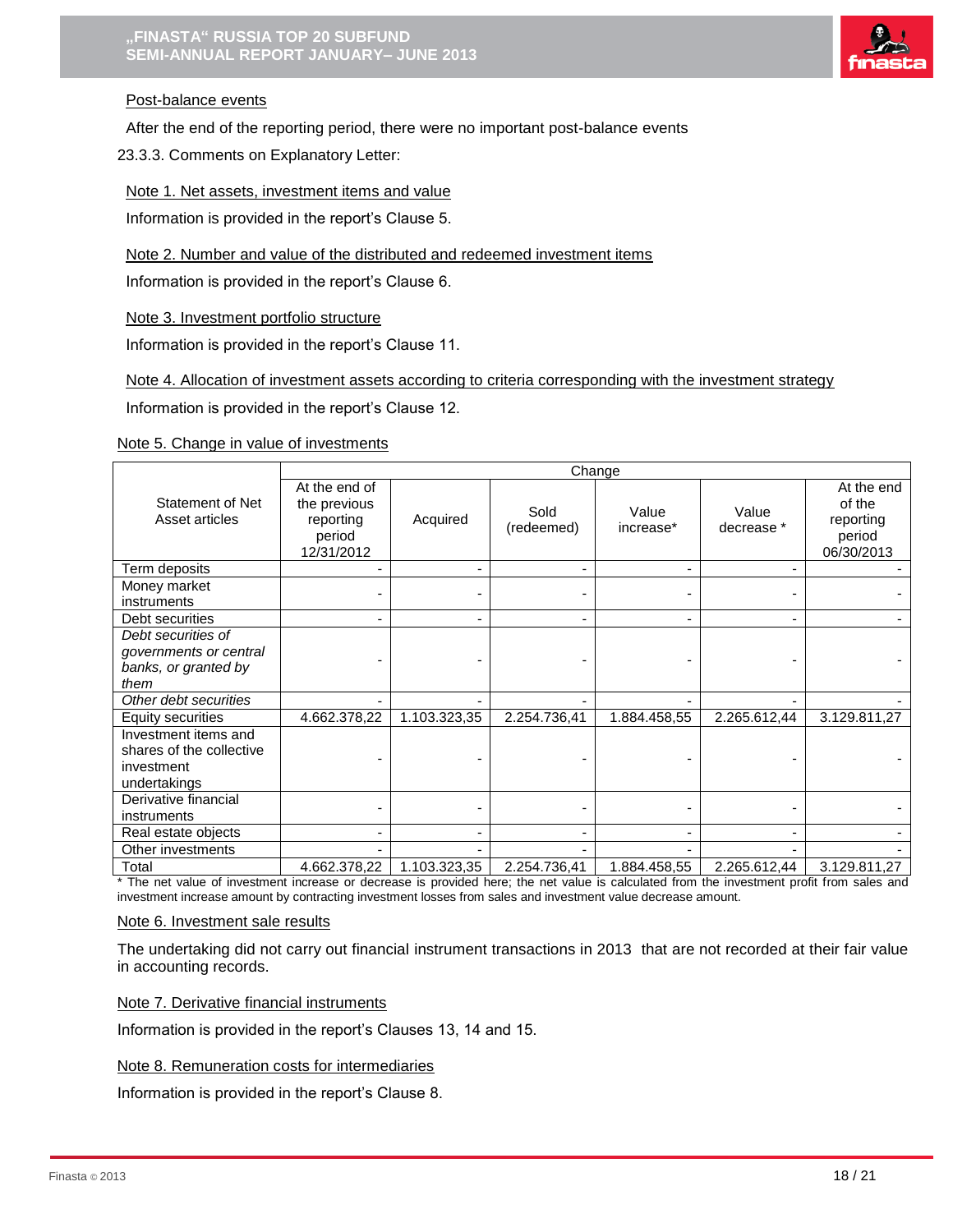

Note 9. Participants calculated and (or) paid dividends and other payments that do not change the number of items after being paid

Information is provided in the report's Clause 26.

Note 10. Borrowed and lent funds

Information is provided in the report's Clause 27.

Note 11. Third-party commitments to guarantee yield size of the income undertaking.

During the reporting period and at the end of it, there were no third party's liabilities to guarantee the yield size of the undertaking.

Note 12. The volumes of transactions with related parties during the reporting and previous periods.

No transactions were drawn with the related persons during the reporting period.

Note 13. Significant accounting estimates, or if these were not made, effect of a change, or correction of the presented comparative information due to changes in accounting policies or because of errors

During the reporting period from January 1, 2013 to June 30, 2013, the Subfund followed the same accounting policy as in the previous year.

Note 14. Short summary on significant after-balance events that, if not disclosed, could have a material impact on the ability of the users of the company's financial statements to make decisions

Significant events did not occur after the reporting period closed.

Note 15. Significant changes in assets or liabilities after the date for calculations of net assets, if not included in the net asset value.

Here were no significant changes in assets and liabilities after the period closed.

Note 16. Other significant information on the financial condition, factors and circumstances of the collective investment undertaking that have an impact on its assets or liabilities

There is no other significant information on the Subfund's financial condition.

24. The full text of the audit's conclusion:

Information provided in the annual report.

25. Information about income from investment activities of the collective investment undertaking and expenses incurred over the reporting period:

|      | Income from investment activities                 |                 |
|------|---------------------------------------------------|-----------------|
|      | Interest income                                   |                 |
| 2.   | Realised profit from investments in:              | 127.262,01      |
| 2.1. | <b>Equity securities</b>                          | (100.604, 96)   |
| 2.2. | Government non-equity securities                  |                 |
| 2.3. | Companies' non-equity securities                  |                 |
| 2.4. | <b>Financial instruments</b>                      |                 |
| 2.5. | Derivative financial instruments                  |                 |
| 2.6. | Other items of collective investment undertakings |                 |
| 2.7. | Other (dividends, coupon, currency)               | 227.866,97      |
| 3.   | Unrealised profit (loss) from:                    | (1.215.443,20)  |
| 3.1. | <b>Equity securities</b>                          | (1.215.443,20)  |
| 3.2. | Government non-equity securities                  |                 |
| 3.3. | Companies' non-equity securities                  |                 |
| 3.4. | <b>Financial instruments</b>                      |                 |
| 3.5. | Derivative financial instruments                  |                 |
| 3.6. | Other items of collective investment undertakings |                 |
| 3.7. | Other                                             |                 |
|      | Total amount of income                            | (1.088.181, 20) |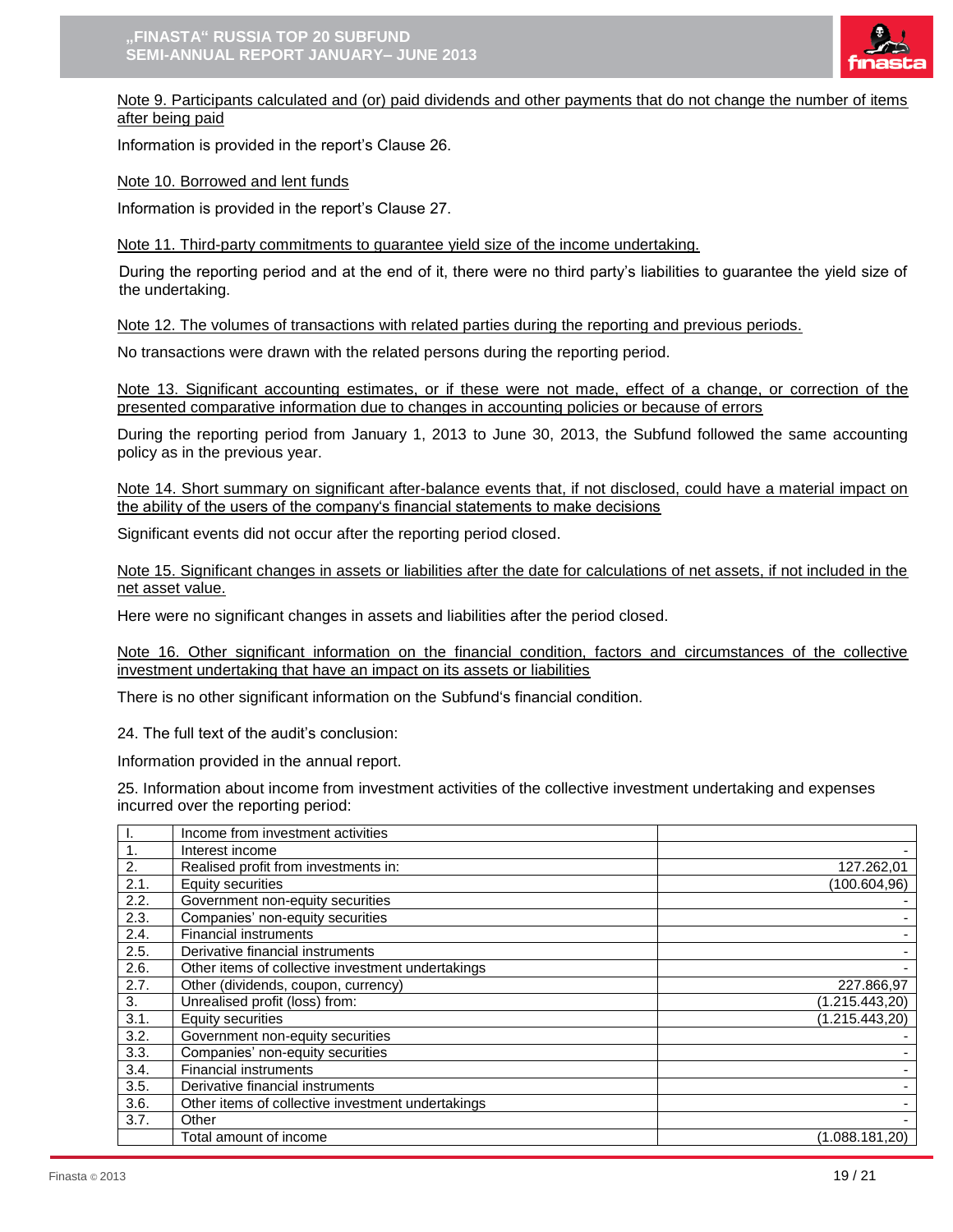

| $\mathbf{II}$ . | Expenses                                           |                |
|-----------------|----------------------------------------------------|----------------|
| 1.              | Operating expenses:                                | 212.331,87     |
| 1.1.            | Payments for management                            | 113.877,47     |
| 1.2.            | Depository fees                                    | 24.251,64      |
| 1.3.            | Intermediary fees                                  | 36.136,00      |
| 1.4.            | Auditor's fee                                      | 6.252,66       |
| 1.5.            | Other charges and expenses                         | 31.814,09      |
| 2.              | Other expenses                                     |                |
|                 | <b>Total costs</b>                                 | 212.331,87     |
| III.            | Net income                                         | (1.300.513,07) |
| IV.             | Payouts (dividends) to holders of investment items |                |
| V.              | Re-invested income                                 | (1.300.513,07) |

26. Other important information about the financial state of the collective investment undertaking, factors and circumstances that influenced the assets and liabilities of the collective investment undertaking.

There is no other important information about the financial state of the collective investment undertaking, factors and circumstances that influenced the assets and liabilities of the collective investment undertaking.

### **VII. INFORMATION ABOUT PAYMENT OF DIVIDENDS**

27. Information about the dividends reckoned or/and paid:

The Subfund did not pay or calculate payable dividends during the reporting period.

### **VIII. INFORMATION ABOUT THE BORROWED ASSETS NECESSARY FOR THE COLLECTIVE INVESTMENT UNDERTAKING**

28. The borrowed assets for the collective investment undertaking usage at the end of the reporting period:

No assets were borrowed for the Subfund's usage during the reporting period or at the end of it.

# **IX. OTHER INFORMATION**

29. Explanations, comments, illustrating graphical material and other important information about the activities of the collective investment undertaking, so that the investor could properly evaluate changes and results of the undertaking:



Pic. 1. The change of the investment item value from the beginning of the Subfund's activities.